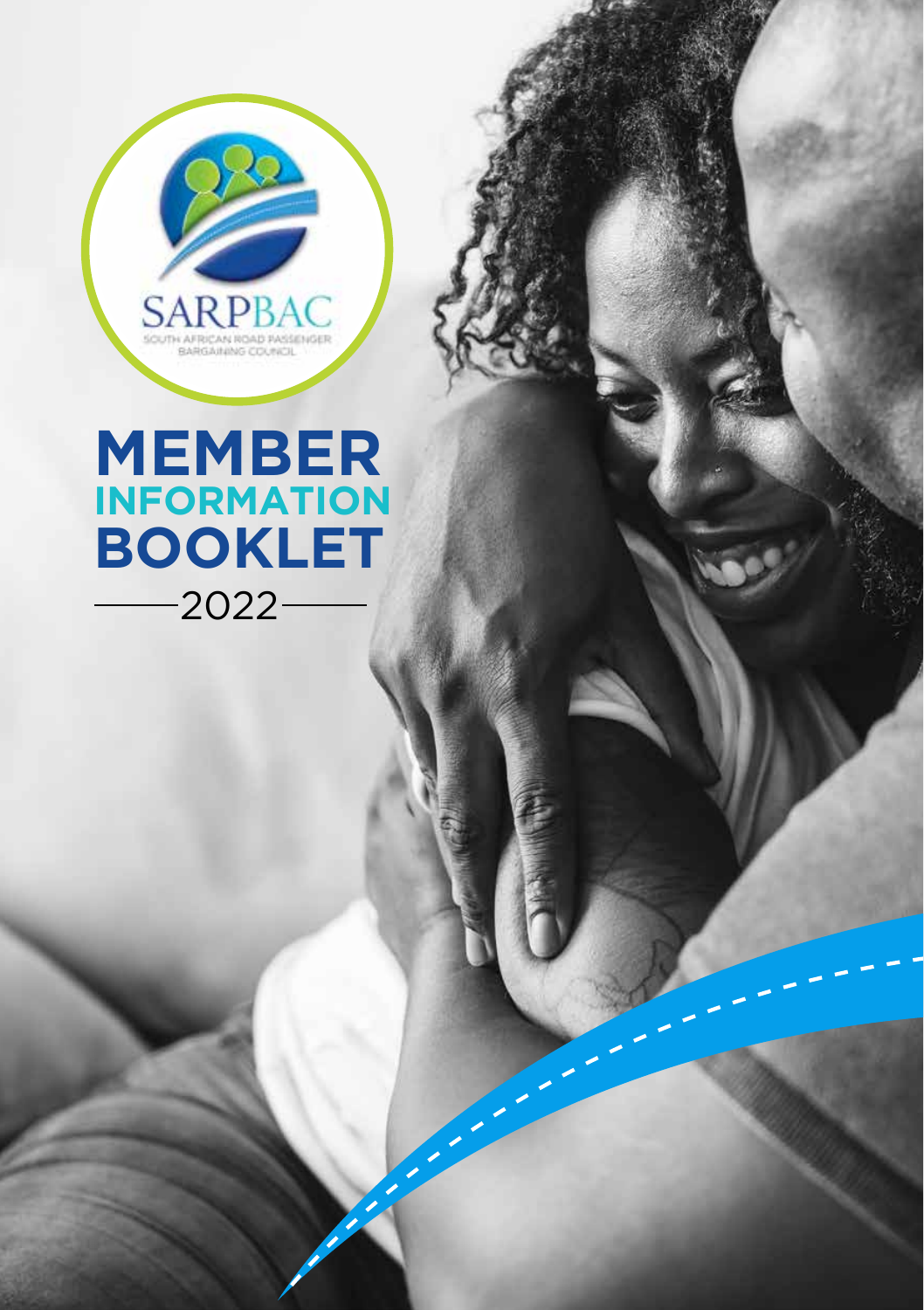### **USEFUL CONTACTS**

#### **Sarpbac Help Desk**

Phone: 021 686 4281 Email: helpdesk@sarpbac.org.za

### **Fedgroup Beneficiary Trust Fund Administrators**

Phone: 011 305 2441 e-mail: trusts@fedgroup.co.za

### **Standard Bank pension-backed loan**

Phone: 0861 009 429 e-mail: PBL.sales@standardbank.co.za

### **Fund administrator – Momentum**

Phone: 021 686 4281 e-mail: sarpbac@momentum.co.za

Indemnity: *The South African Road Passenger Bargaining Council Retirement Fund (Sarpbac) does not accept liability for any loss or damage or expense that may be incurred as a direct result or consequence of reliance upon the information contained in this booklet. If there is any conflict between the information in this booklet and the actual Rules of the Fund or insured benefit policies, the actual Rules of the Fund or insured benefit policies will prevail. Members are strongly urged to seek professional financial advice before making any changes to their retirement plans.*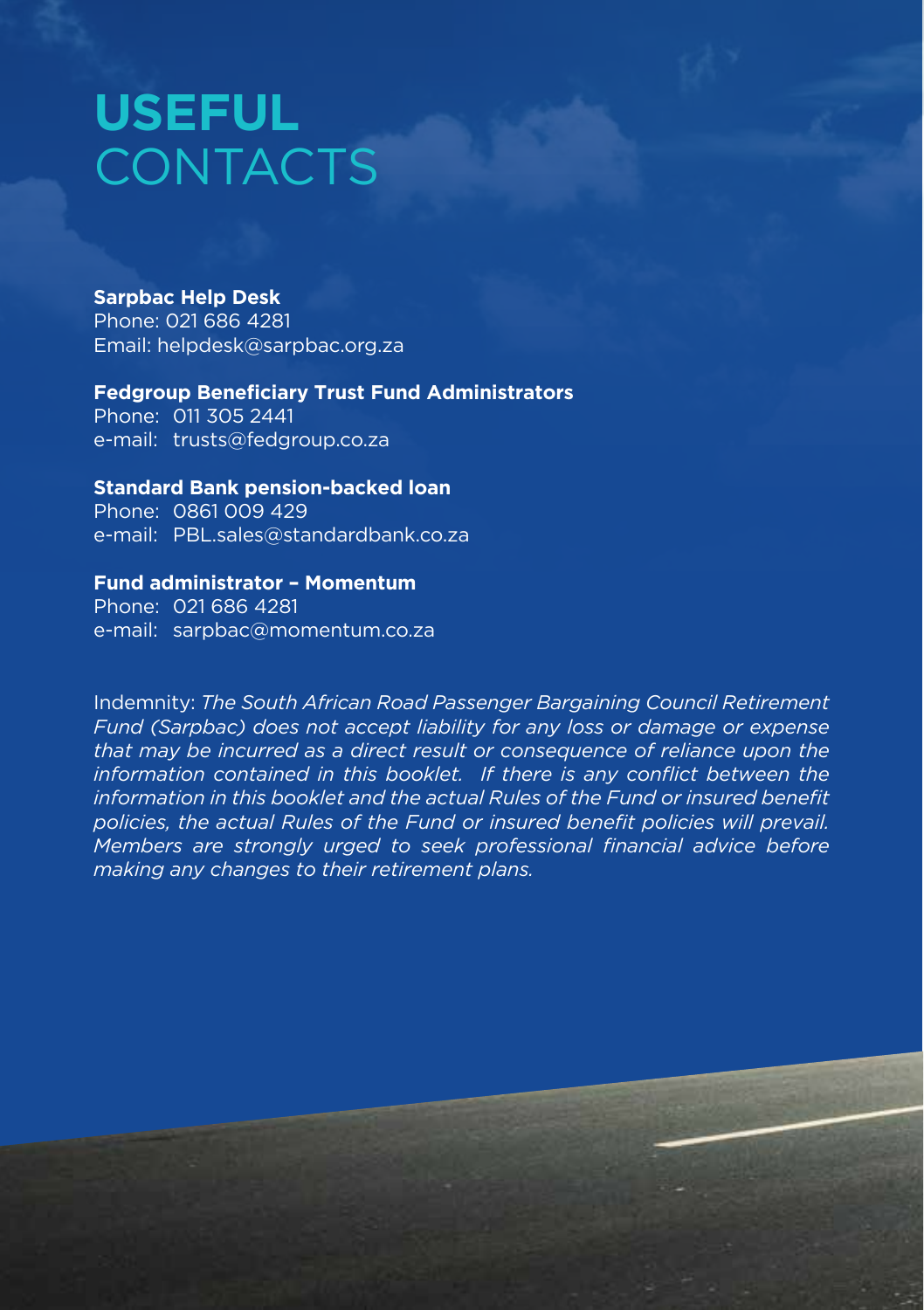### CONGRATULATIONS!

We welcome you as a member of the South Africa Road Passenger Bargaining Council Retirement Fund. You are one of few who are making provision for your retirement. We are proud of the benefits that are available to you, and we constantly strive to improve these.

At the same time, you also have a responsibility to understand the benefits so that you can make use of those available to you. In addition to retirement savings there are insured risk benefits that you may need to make use of while you are still employed.

Member 2022 31

This booklet is a guide to these benefits. Keep it in a safe place and make sure your dependents and beneficiaries are also aware of the contents.

If you have any questions about the Fund or your benefits, contact the Help Desk by phone or email.

Sincerely

Gary Wilson Principal Officer April 2022 Phone: 021 686 4281 helpdesk@sarpbac.org.za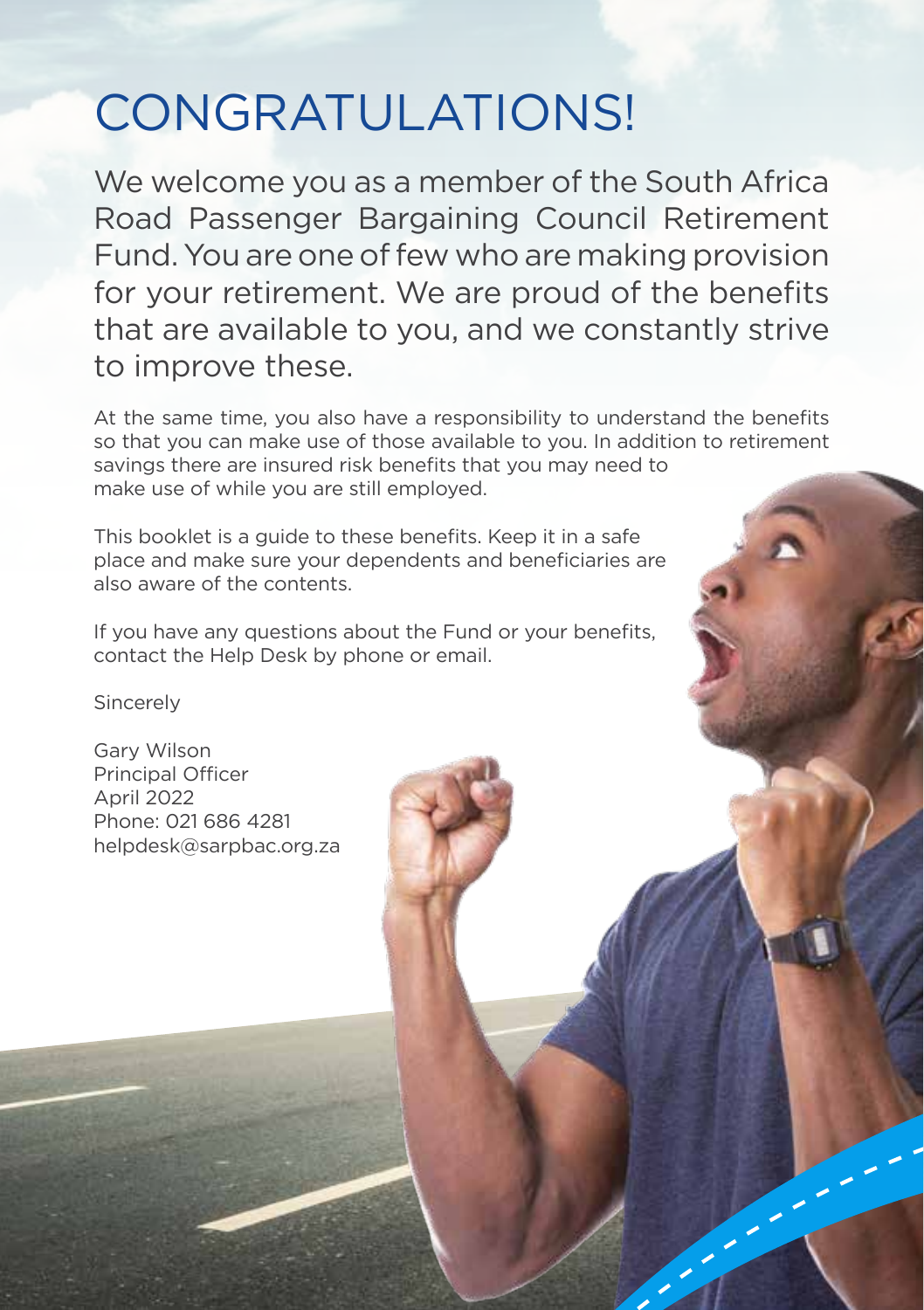## CONTENTS

### **Some background information**

### The benefits explained

### **Some important aspects**

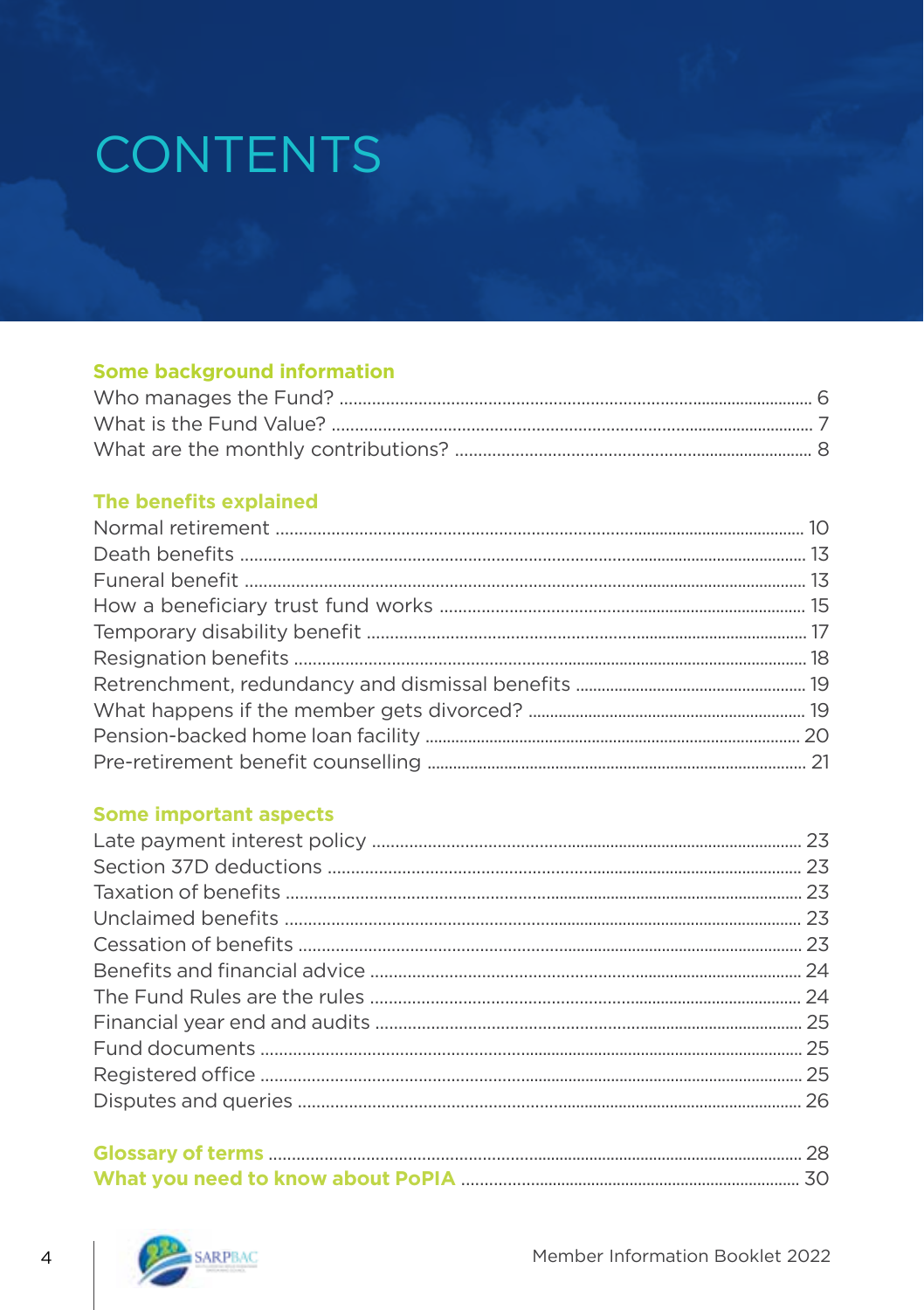## **BACKGROUND** ON THE FUND SOME

The South Africa Road Passenger Bargaining Council (Sarpbac) Retirement Fund is a defined contribution fund, where you and your employer make a fixed monthly contribution towards retirement and other benefits. The Fund provides benefits to members on their retirement, resignation, death or disability, and family funeral needs.

Historically the Fund was made up of a pension and provident fund. However, legislation changes from 1 March 2021 have made the separation of funds no longer relevant. The Fund is registered with the Registrar of Pension Funds and approved by the South African Revenue Services.

Member 2022 5 and 2022 5 and 2022 5 and 2022 5 and 2022 5 and 2022 5 and 2022 5 and 2022 5 and 2022 5 and 2022

All employers who are members of the South Africa Road Passenger Bargaining Council are participating employers in the Fund. All new employees of the participating employers are required to join the Fund.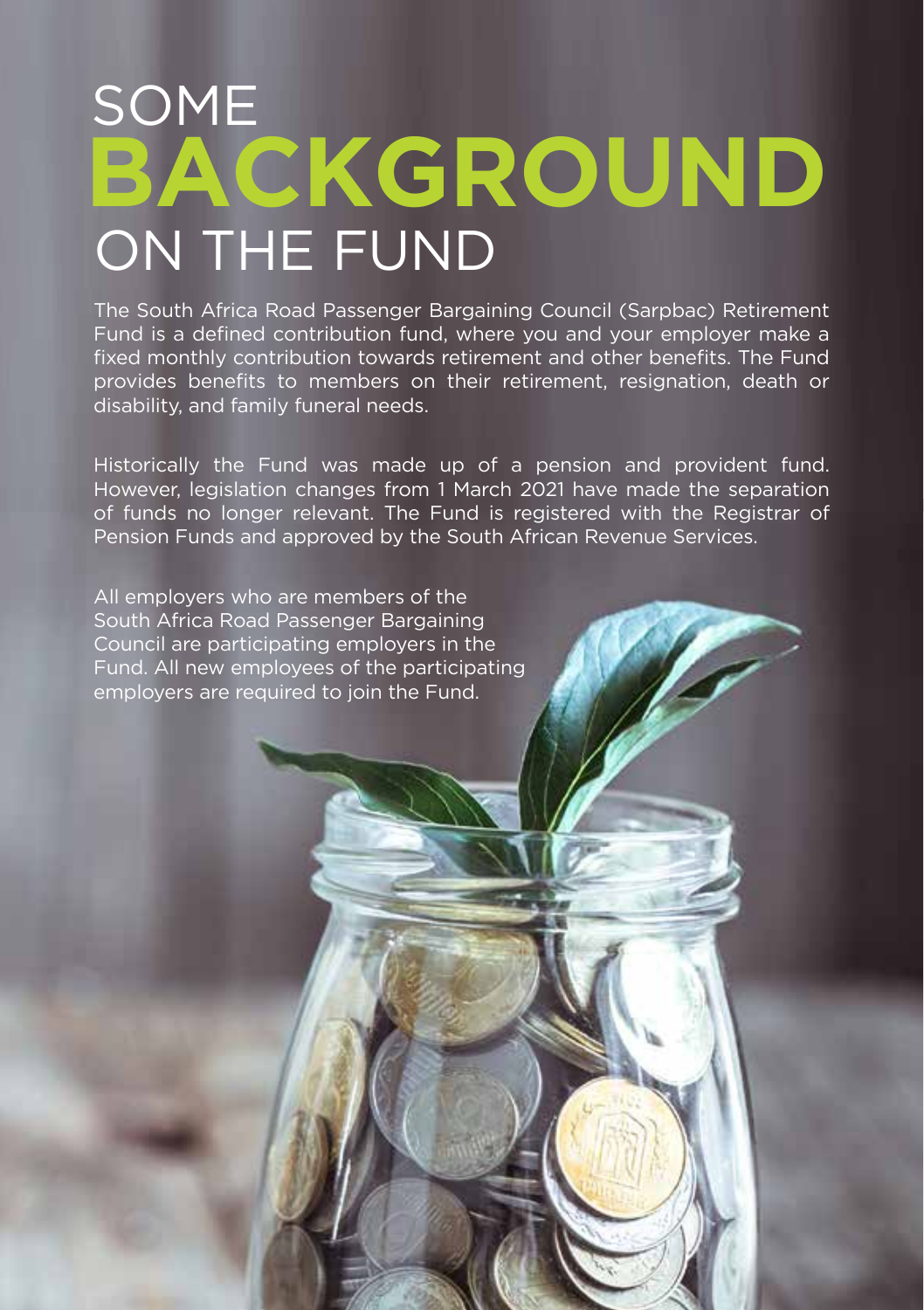

# WHO **MANAGES**

The Fund is managed by a Board consisting of seven Trustees appointed by Sarpbac. It's important to note that six of the Trustees come from the ranks of your colleagues – they are people who understand the challenges facing your industry, and the kinds of benefits that suit you best.



Trustees, except the Independent Trustee, hold office for a period of five years and may be reappointed at the end of the five-year period. The appointment of the Independent Trustee is reviewed every three years, and the incumbent is eligible for reappointment.

The Fund is a separate legal entity from the South Africa Road Passenger Bargaining Council and must be managed by the Trustees in accordance with the rules of the Fund, the Pension Funds Act of 1956a (and subsequent amendments), the Income Tax Act and all other relevant legislation.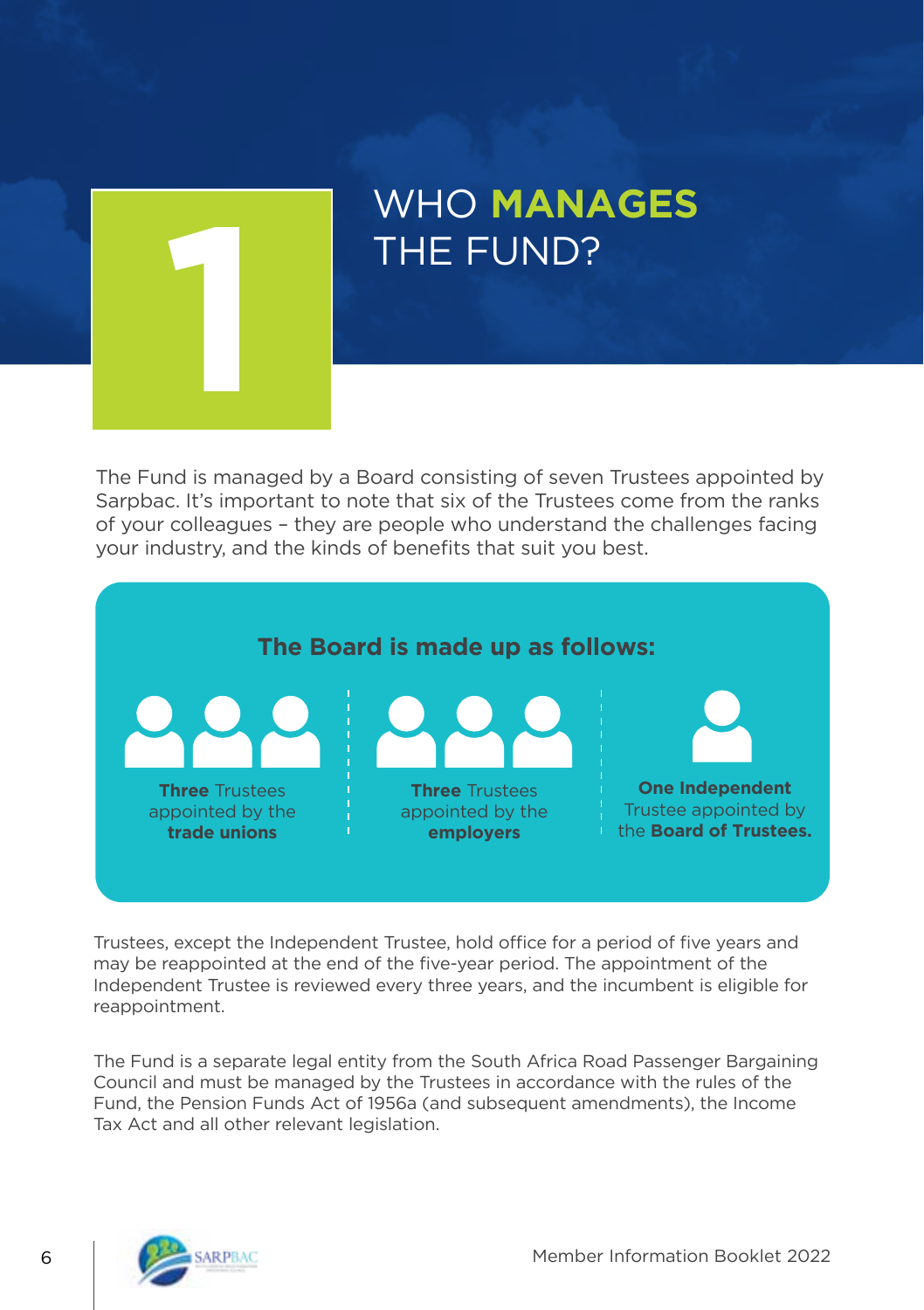

# WHAT IS THE

Each member's share of their retirement benefit in the Fund is known as their Fund Value and is made up of the following amounts:



The investment return is the earnings on the actual assets backing each member's Fund Value, less investment manager fees. The return for any month or period may be positive or negative depending on the investment performance of the underlying assets. However, the Fund is invested in a Smooth Growth Fund investment vehicle which is a guaranteed product that does not pass negative returns on to members. The worst growth members can experience will be a zero return.

### **The investment performance depends on:**

- The investment strategy adopted by the Trustees
- The asset managers selected by the Trustees to manage each of the Fund's investment portfolios
- The performance of investment markets.

More information on the investment strategy, make-up of the portfolios and performance is available on the website.

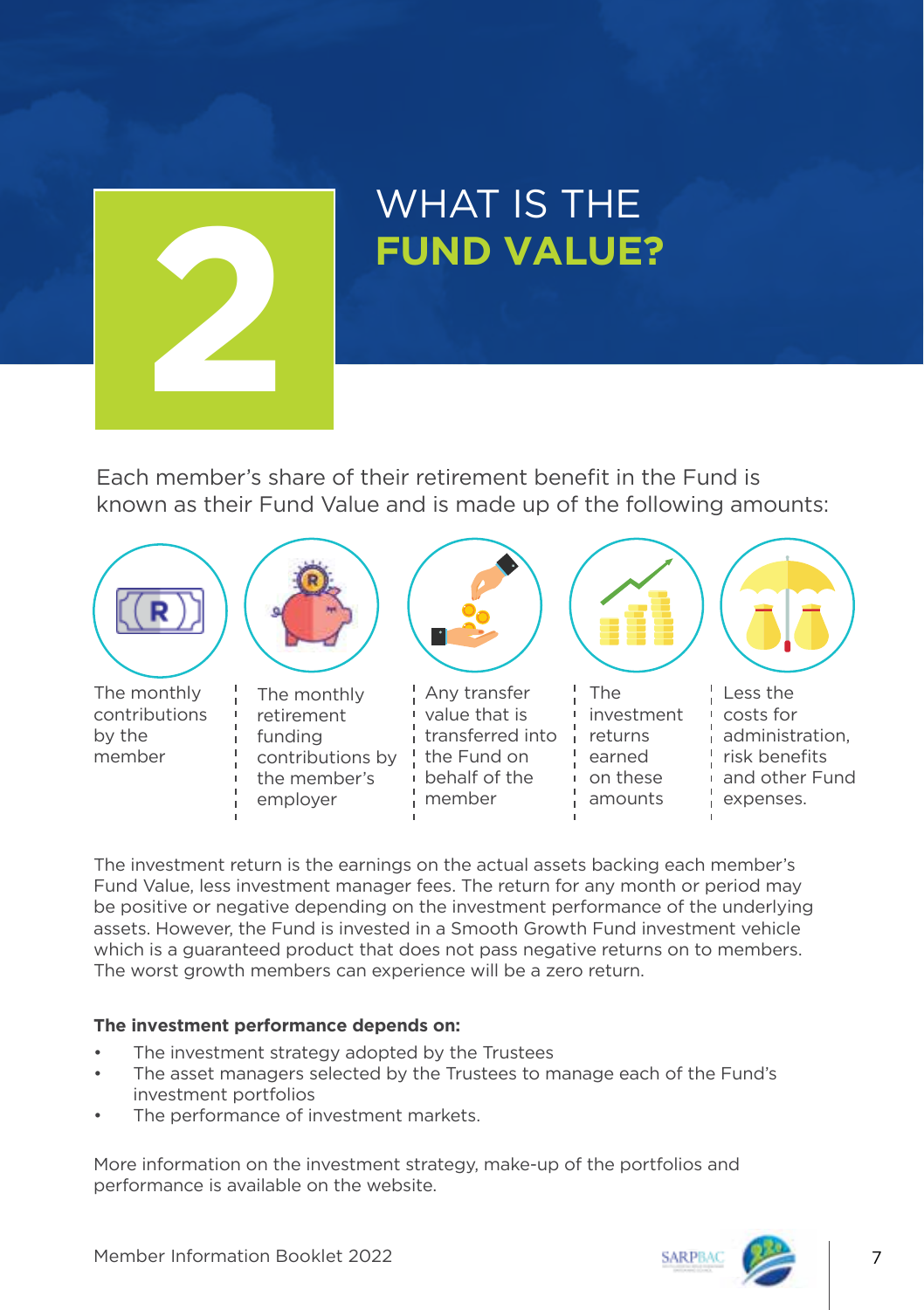

## WHAT ARE THE **MONTHLY**

### Both members and employers contribute to the Fund:

- All members contribute 7.5% of their pensionable salary.
- The standard employer contribution rate is 10% of pensionable salary for each member. The employer's contribution is used to meet insurance premiums for risk benefits, administration and other fund expenses with the surplus going towards the member's Fund Value.
- The total contribution is 17.5% of the member's annual pensionable salary.



The Trustees of the Fund determine how these contribution rates are allocated from time to time to provide benefits for the members.

### **An example of the contributions by a member earning R6 000 monthly pensionable salary**

| <b>Pensionable salary</b> | Member contribution | <b>Employer contribution</b> |
|---------------------------|---------------------|------------------------------|
| R6 000/month              | R450                | <b>R600</b>                  |

The current allocations of member and employer contributions are detailed on the website.

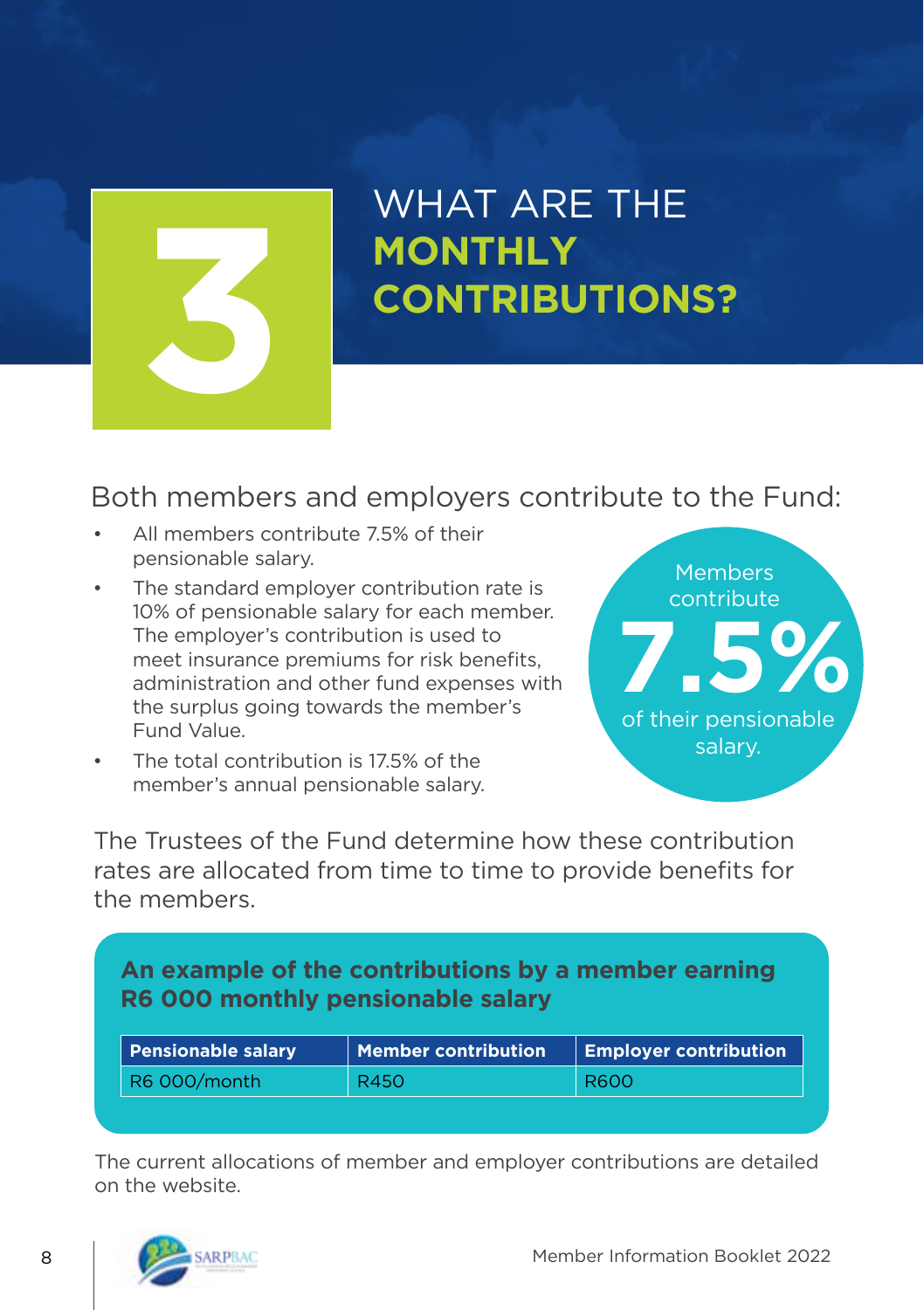## **YOUR BENEFITS**  EXPLAINED HERE ARE

Member 2022 9. The control of the control of the control of the control of the control of the control of the control of the control of the control of the control of the control of the control of the control of the control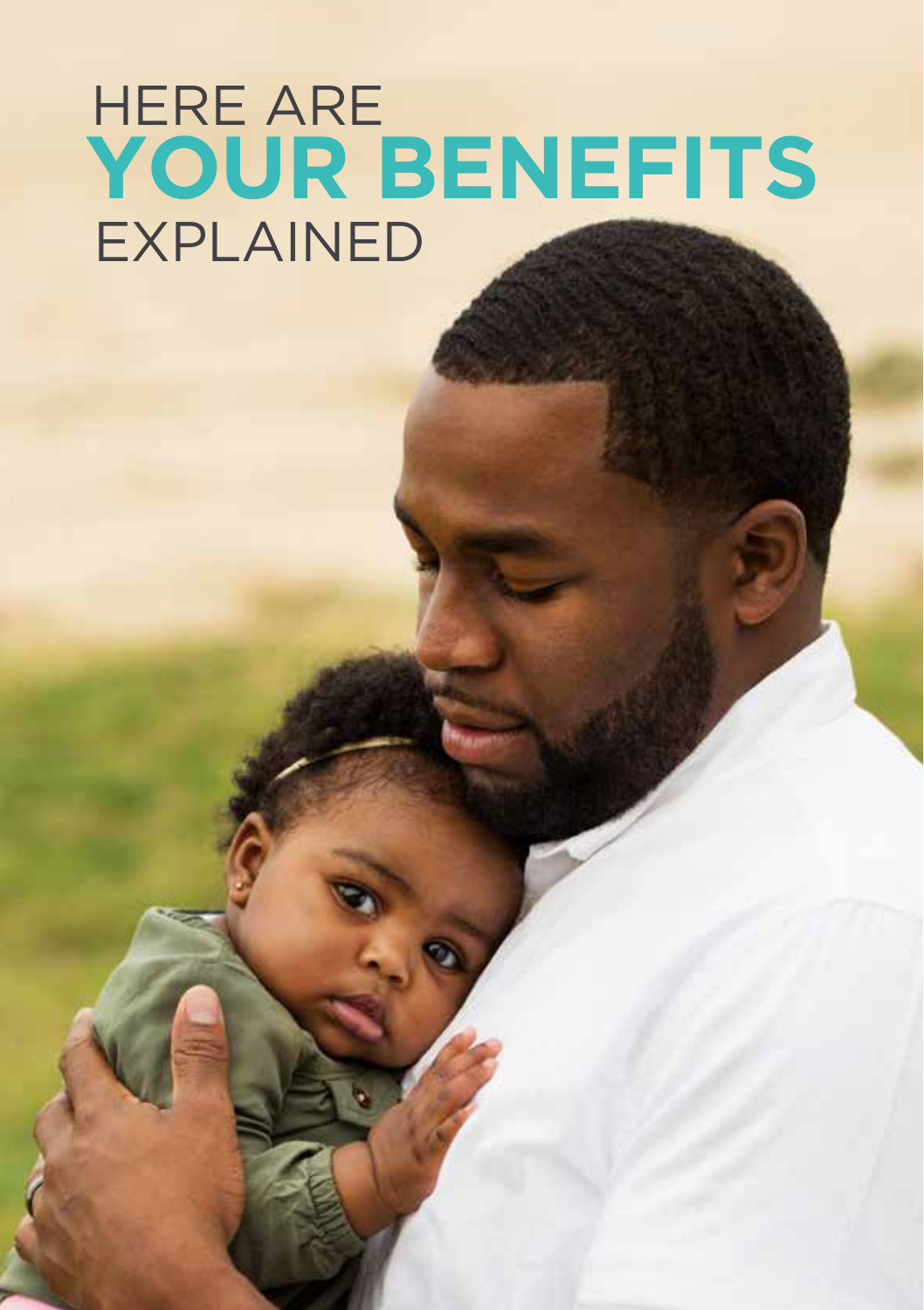

### **The normal retirement age for all members of the Fund is age 65.**

Members may retire at any age between 55 years old and 69 years old, provided this is agreed with their employer.

#### **Amount and payment of retirement benefits**

On retirement, the member's benefit will be the total Fund Value. Depending on when you joined the Fund this may comprise benefits from both the Pension and Provident Funds. There have been some important legislative changes to how provident funds are treated from 1 March 2021.

### If you were **younger than 55 years** old on 1 March 2021:

- The savings in your Provident Fund up to 28 February 2021 can still be taken as a lump sum when you retire. The 'old' rules remain in place. These will be known as vested benefits.
- Your vested benefits will continue to grow as per the investment performance of the Fund.
- All contributions after March 2021 will be known as non-vested benefits. and these will be subject to the existing regulations governing pension and retirement annuity funds when you retire:
	- o If your retirement savings are less than R247 500 in total, you are still able to take the entire amount as a lump sum. There is no change to this rule.
	- o If the total value of non-vested benefits is greater than R247 500, you may take up to one-third as a lump sum and will have to place the remaining two thirds in an income-generating investment.
- The existing rule remains: if you leave your employer before normal retirement age due to retrenchment, resignation, or dismissal you are not required to reinvest in another retirement fund. However, if you do not there will likely be tax implications. It is almost always worth preserving any retirement savings when moving from one employer to another.

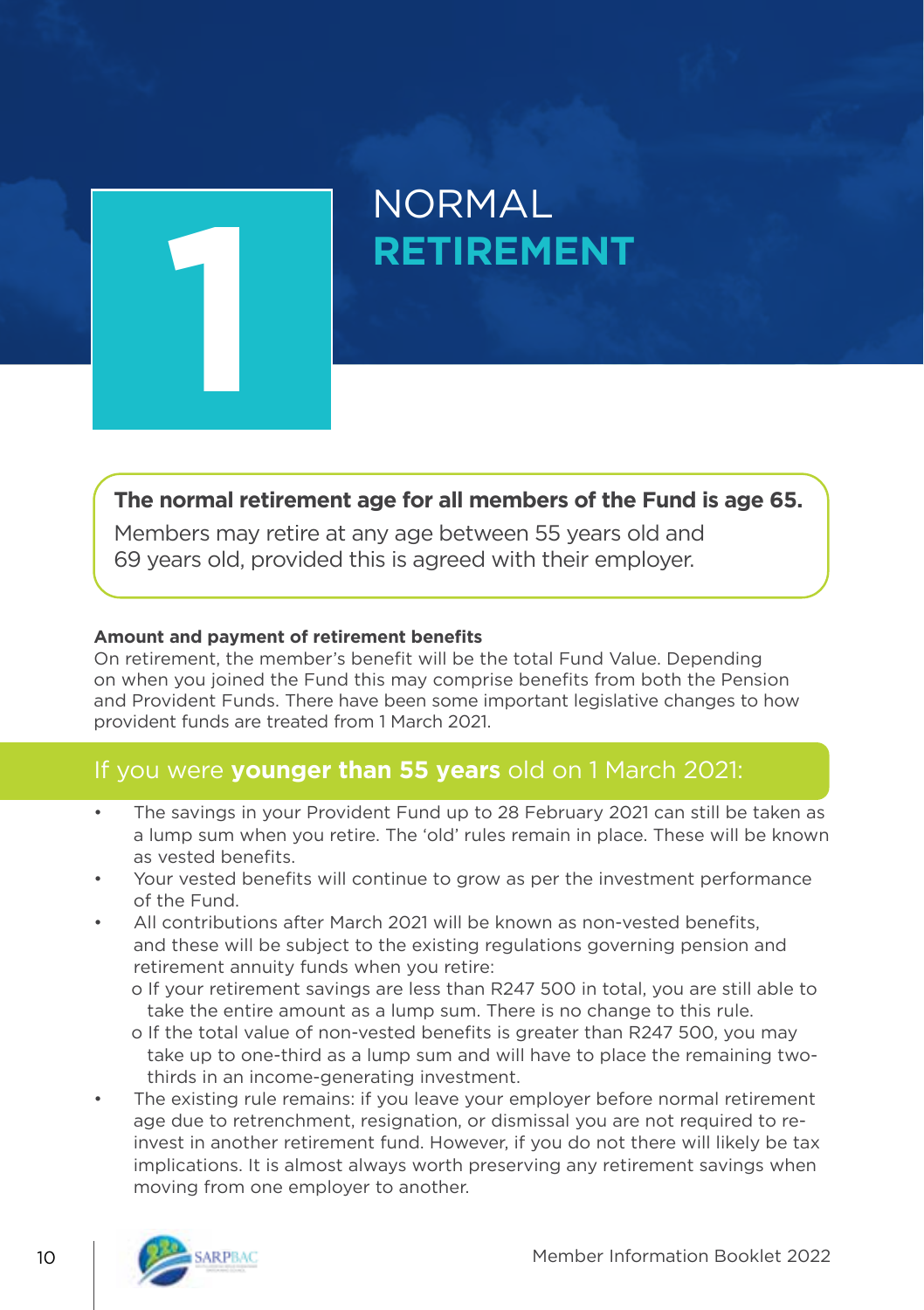

### If you were **older than 55 years** old on 1 March 2021:

- If you do not change employers and remain in the Sarpbac Provident Fund, you may take your share of the Provident Fund as a lump sum on retirement.
- If you change employers before you retire and move your vested benefits away from Sarpbac into another retirement fund, the opportunity to take the full value at normal retirement will fall away. And the normal regulations requiring you to invest into an income-generating investment will apply. o If your retirement savings are less than R247 500 in total, you are still able to
	- take the entire amount as a lump sum. There is no change to this rule.
	- o If the total value of non-vested benefits is greater than R247 500, you may take up to one-third as a lump sum and will have to place the remaining two thirds in an income-generating investment.

### The following rules apply to your Fund Value in the Pension Fund and all monies invested from 1 March 2021:



The member may elect to take up to one-third of the Fund Value in cash.



The member must use the balance of their Fund Value to purchase a pension.



The member must choose both the type of the pension and the insurance company from which it is purchased.

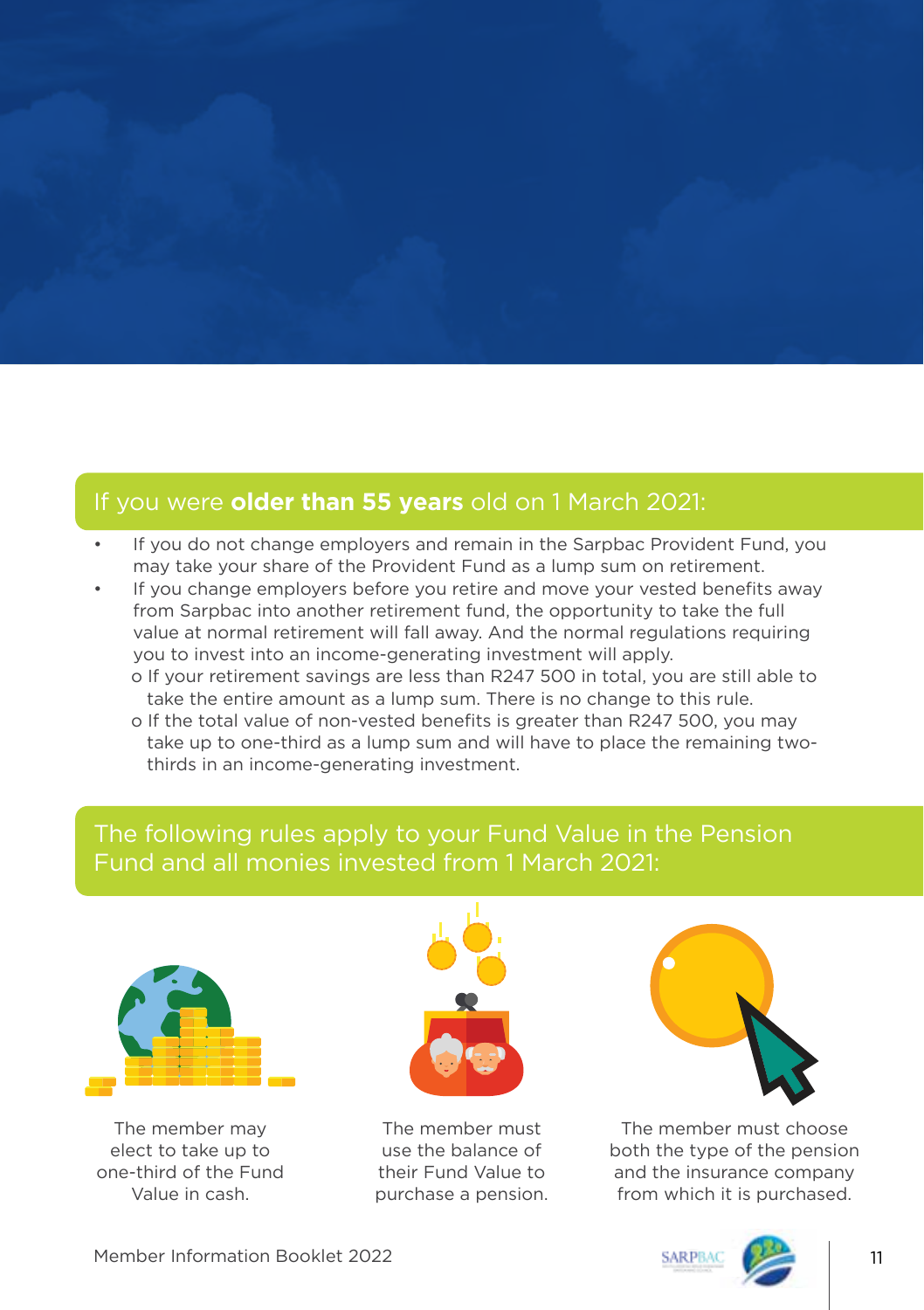

### Options to the type of the pension benefit can include:

- A pension to the member's spouse or partner on the death of the member after retirement.
- Allowance for increases in the amount of the pension each year to compensate for the effects of inflation.
- A guaranteed period during which the full pension will continue to be paid even if the member dies shortly after retirement.

It is strongly recommended that members make provision for a pension to continue to their spouse or partner after their death and that their pension increases each year to compensate for the effects of inflation.

### Deferred retirement or becoming a paid-up member

Members who retire from employment may elect to defer their retirement from the Fund. They can leave their benefits in the Fund until a later date. However, you do need to advise the Fund in writing of your intention to do this. At that time, the retirement conditions set out above will apply. No contributions are paid to the Fund and the member is not covered for the insured death, funeral, and disability benefits during the period of deferred retirement.

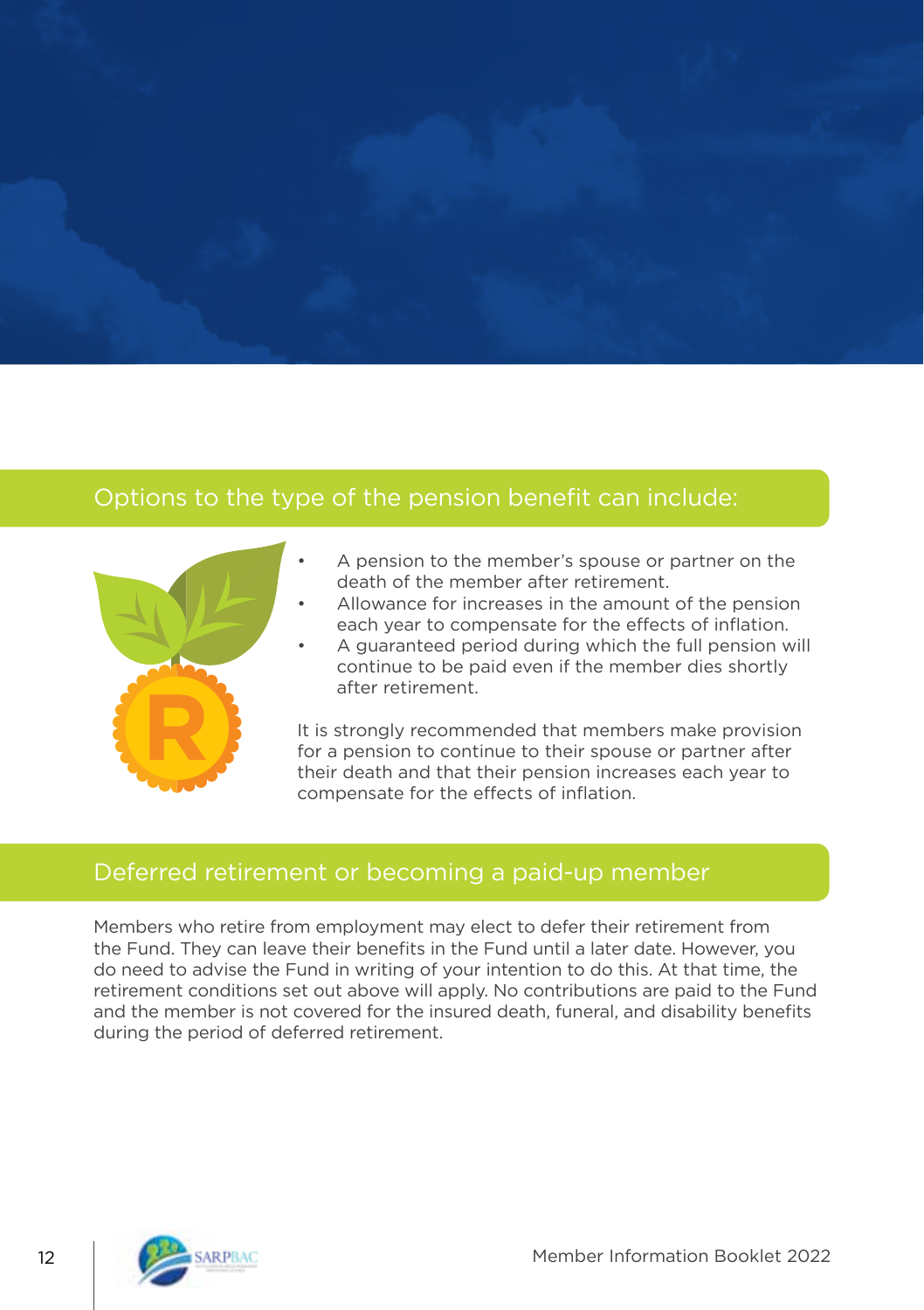

# **DEATH**

When a member dies there are three types of benefit that come due:





An insured lump sum death benefit



The member's full Fund Values from the Pension and Provident Funds.

### Funeral benefit

The funeral benefit is paid from a separate policy held by Sarpbac outside of the Fund. It is not a Fund benefit and is only mentioned in this Information Booklet to give members an understanding of their overall death benefits. The funeral benefit is paid on the death of the member or on the death of the spouse or a dependent child.

The current value of the funeral benefit is set out in the table below. However, this may change from time to time, so it is always best to check the website for the prevailing values.

| <b>Funeral benefit on death of</b>                                                 | Amount              |
|------------------------------------------------------------------------------------|---------------------|
| Member                                                                             | R35 000             |
| Spouse                                                                             | R35 000             |
| Dependent child aged 14 to 21                                                      | R35 000             |
| Dependent child aged 6 to 13                                                       | R <sub>17</sub> 500 |
| Dependent child under age 6<br>or stillborn after 26 weeks or<br>more of gestation | R8 750              |

**If you or a family member dies, it is important to notify the insurer as soon as possible. The insurer does offer a repatriation service within the borders of South Africa, but there are terms and conditions that must be adhered to.**

**Phone: 021 686 4281 Email: helpdesk@sarpbac.org.za**

The insurer will also provide beneficiary counselling services to assist the family in dealing with their loss. This includes emotional as well as legal advice. This becomes particularly important if the survivors are minor children.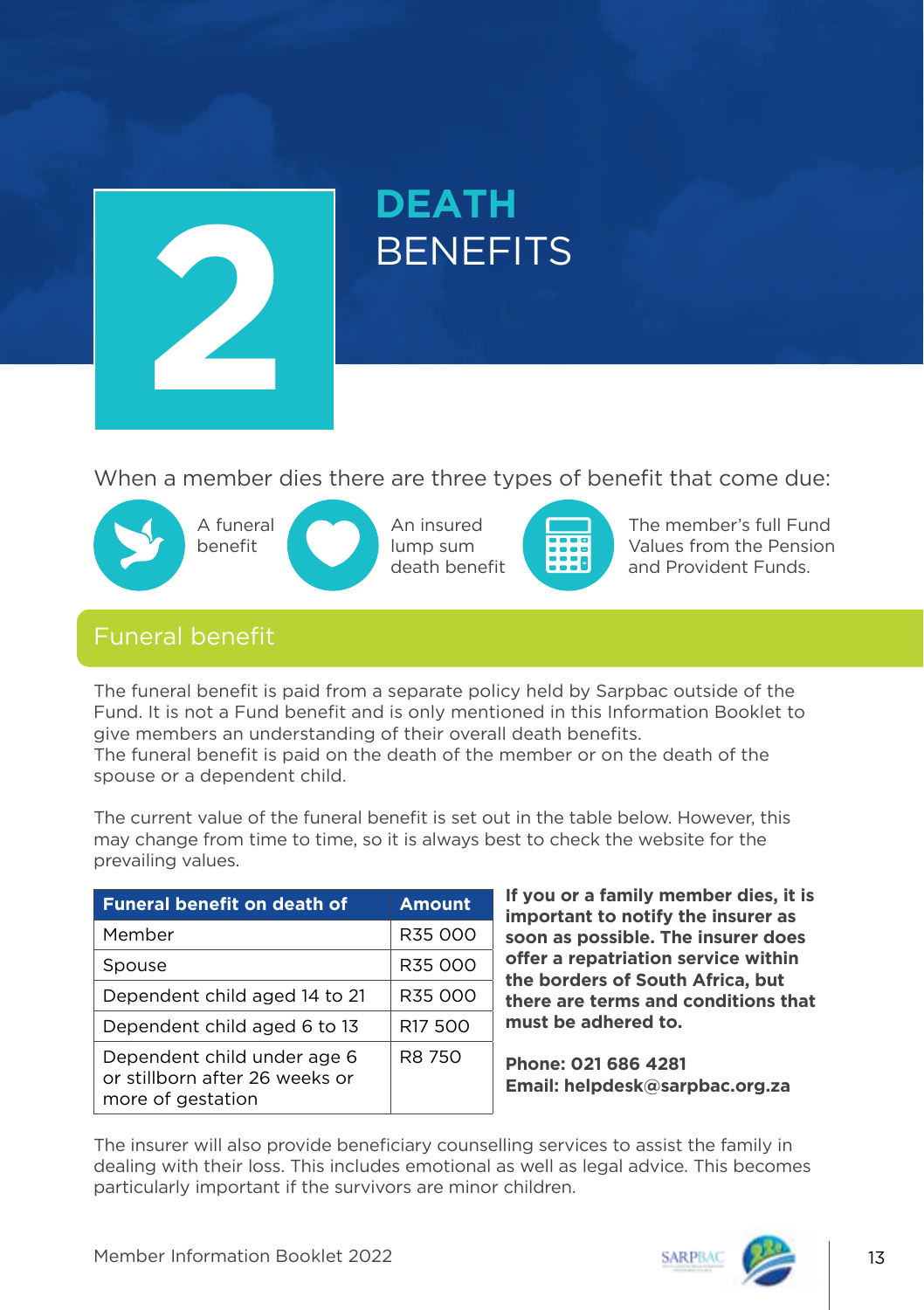

### Insured lump sum death benefit

The current death cover is three times your annual pensionable salary. So, if you were earning R72 000 annual pensionable salary, your death benefit would be R216 000.

The Trustees may change the amount of the contribution used to purchase the lump sum insured death benefit from time to time. The cover provided by the insurer based on these contributions is also expected to change from time to time (note that the Trustees normally review the insured cover every 12 months). Members should check the website for the prevailing multiple, this will also be reflected on their benefit statement.

The current death cover is **three times your annual pensionable salary.**

**High income earners – currently those earning more than R1 167 000 annual pensionable salary – may be required to undergo a medical examination to qualify for this benefit.** 

Again, this requirement can change from time to time so check the website for full details.

**Death cover along with all risk benefits fall away once you reach the normal retirement age of 65 years old.**

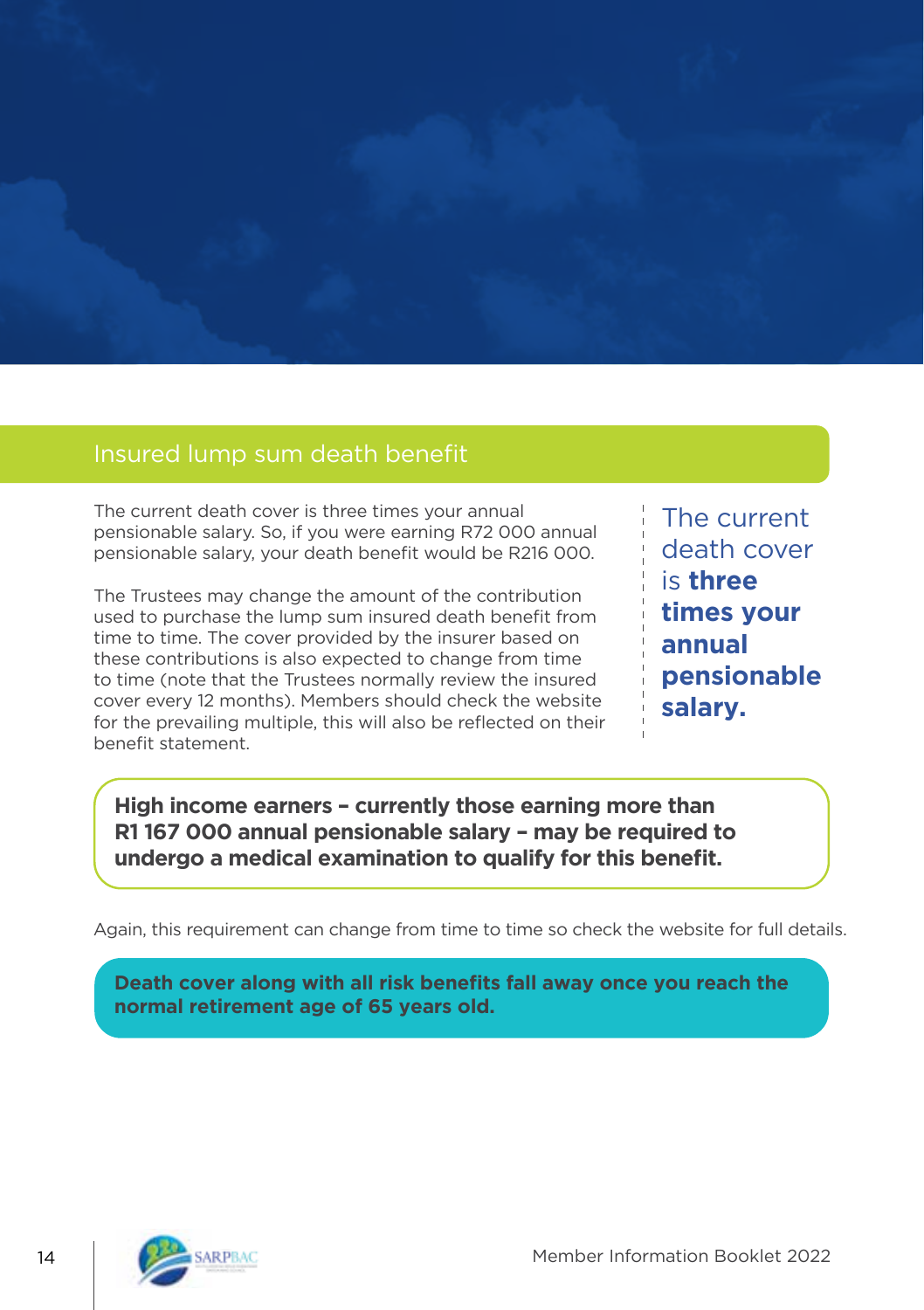### My Fund Value

#### **The third part of the death benefit is the member's Total Fund Value at the date of death, this includes:**

- The monthly contributions by the member
- The monthly retirement funding contributions by the member's employer
- Any transfer value that is transferred into the Fund on behalf of the member
- The investment returns earned on these amounts
- Less the costs for administration, risk benefits and other Fund expenses.

### How are the death benefits paid out?

The Trustees of the Fund are responsible for allocating the total death benefit between the dependants and beneficiaries of the deceased member. These amounts will normally be paid out as lump sums to adults and to a Beneficiary Fund on behalf of minors (children who are under age 18) – the Beneficiary Fund will then pay a monthly income to the guardian of the minor/s.

The Trustees will normally allocate more to minor children than to adult children. For any benefit allocated to minor children, the Trustees will normally allocate more to younger children than to older children. This is because younger children have a longer period during which they will require financial support until they reach age 18 and can then become self-supporting.

To assist the Trustees in determining how to allocate death benefits, members are required to complete a Beneficiary Nomination form and to hand it to their Human Resources Department or send it to the Fund's Administrator. On the form, members should indicate how they would like their benefits to be allocated in the event of their death. Although the Trustees are not required to follow the allocation, they are likely to do so unless they feel the allocation does not comply with the provisions of Section 37C of the Pension Funds Act.

Members must remember to complete and submit a new form if their circumstances change. For example, if they get married or divorced or have a child.

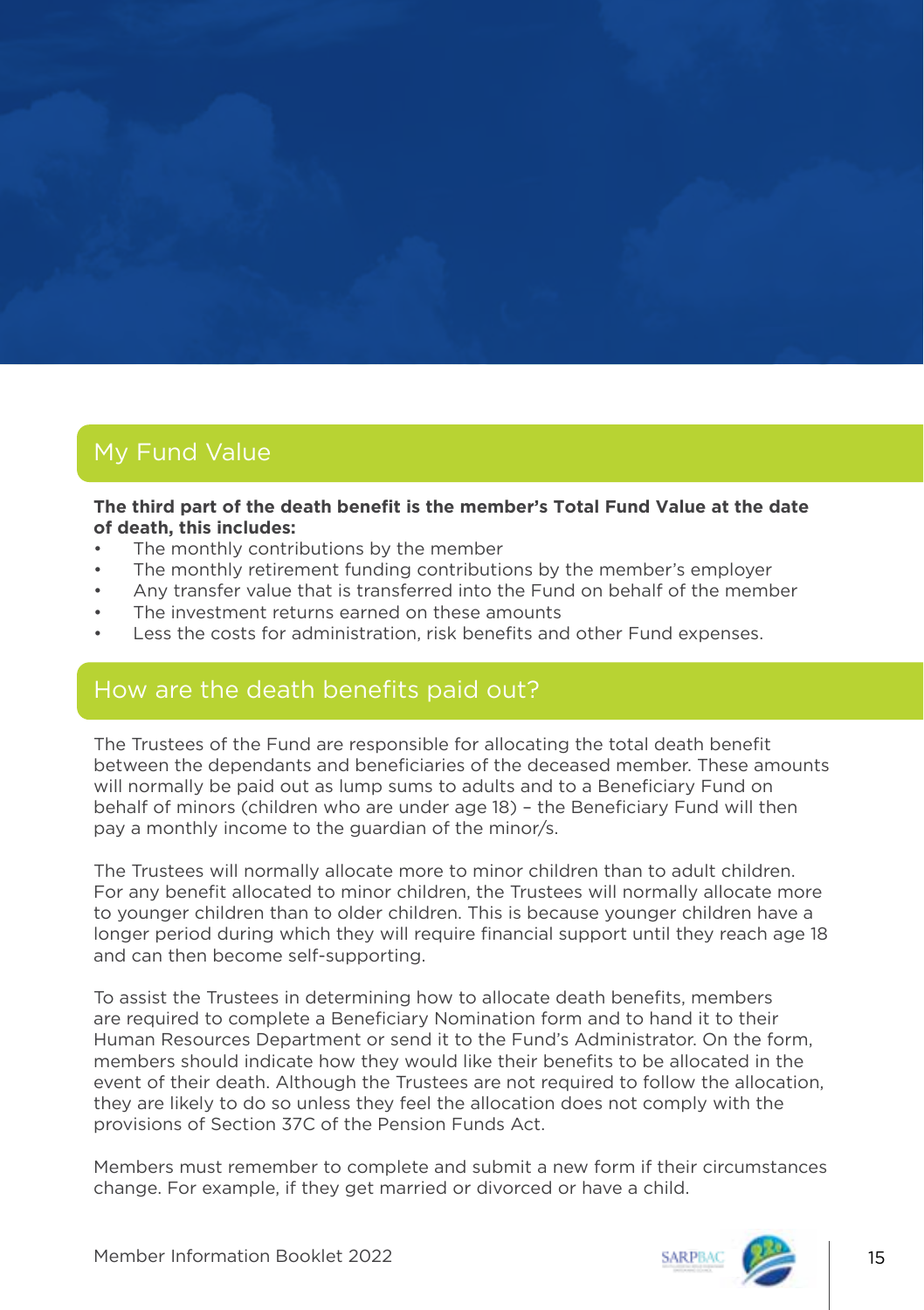### It is extremely important that you **complete and regularly update your list of beneficiaries.**

### **The Fedgroup helpline is 0860 102 480.**

The Beneficiary Fund Fedgroup Trust Administrators may be contacted as follows: **Phone:** 011 305 2441 **e-mail:** trusts@fedgroup.co.za

In the event of death of a member leaving minor beneficiaries, Trustees can pay the benefits allocated to minors (children who are under age 18) into a Beneficiary Trust Fund. The Beneficiary Trust Fund will then pay a monthly income to the guardian of the minor for sustenance. Additional medical and educational expenses may be claimed from the Beneficiary Trust Fund. The balance in the Beneficiary Trust Fund upon turning 18 years is payable to the beneficiary in full, except in cases where beneficiaries are disabled or continuation is requested. The Sarpbac Fund has engaged Fedgroup to administer this process through a product called the Beneficiary Care Benefit.

Over and above the core service to beneficiaries, Fedgroup's Beneficiary Care Benefit has several additional features that the minor children/s guardian can take advantage of, this includes:

- **• Financial education** there is a free financial education course available to all guardians and beneficiaries. The course includes information on budgeting, getting out of debt, banking, investing and insurance.
- **• Financial guidance –** this includes debt mediation, legal assistance, a financial coach, home ownership programme, debt counselling, budget assistance, improving your credit score and tax advice.
- **Partner discounts there is a long list of partners that provide up to 20% off** purchases. These include retailers, pharmacies, distance learning colleges, bus services and stationery shops.
- **• Medical support** in addition to a 24/7 medical helpline, there is emergency medical assistance operated by Netcare 911.
- **• Education support –** beneficiaries have unlimited after-hour access to a homework helpline.
- **• Family wellness –** this programme addresses a variety of family challenges such as trauma assistance, access to the Tough Love South Africa programme, and help from the South African Depression and Anxiety Group who help individuals and families deal with mental health problems.
- **• Iteke Learnership programme** this is a one-year mentorship initiative that exposes matriculants to the workplace while also completing a Seta-accredited tertiary qualification. Those interested must apply and spaces are limited.

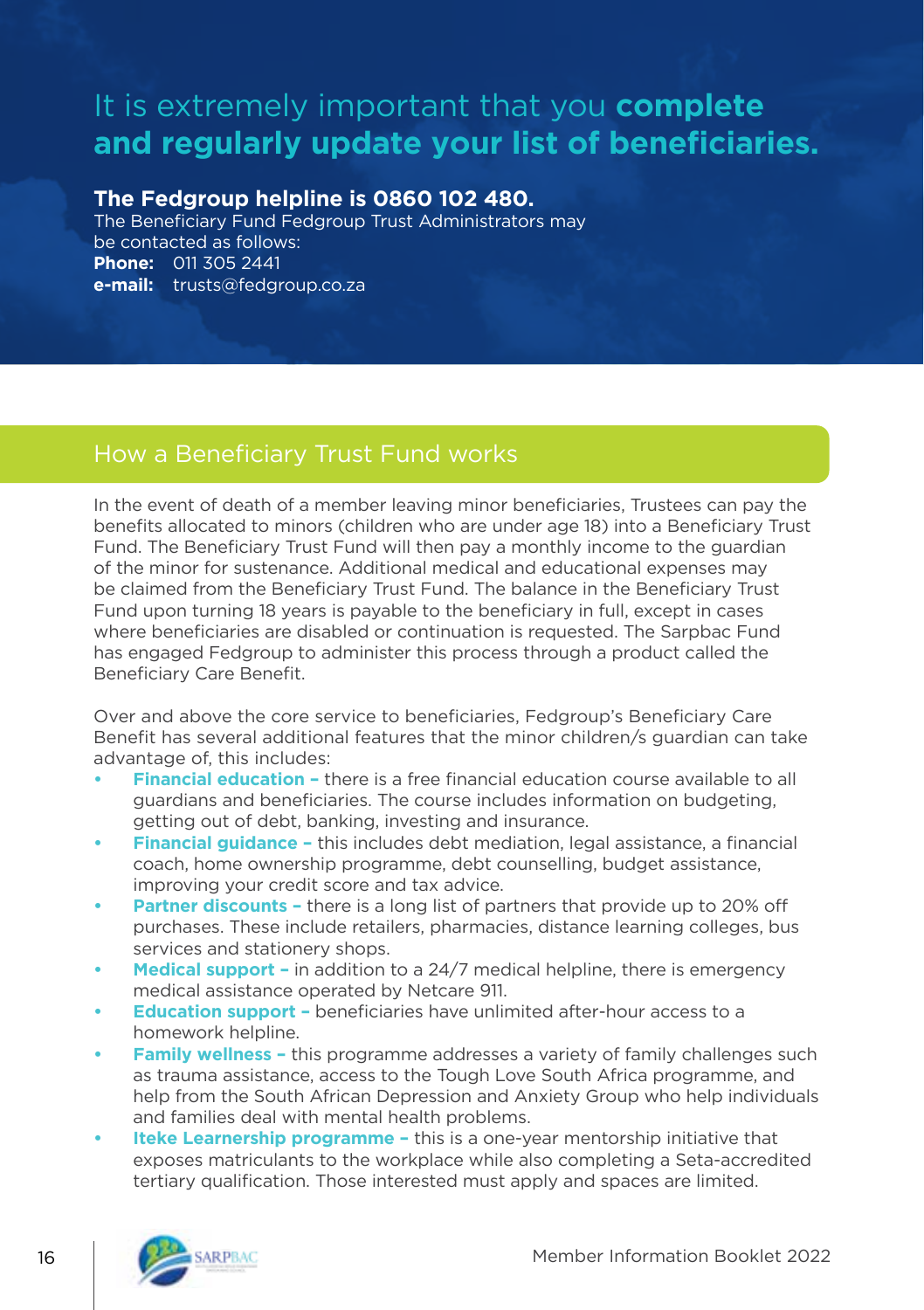

# **TFMPORARY**

**The Temporary Disability Benefit is only payable for nine months – excluding the waiting period.**

- 75% of your monthly salary up to a maximum of R220 000
- Three-month waiting period
- Contribution waiver
- Survivor benefit equal to two months' salary

### Lump sum disability

- Three times annual salary **•** 12-month waiting period<br>Waiting period waiver **•** Five-vear taper option
- 
- 
- 
- Five-year taper option
- Acceleration of death benefit Maximum benefit is R10 000 000

### Chronic illness

- Chronic illness benefit up to a maximum of R100 000
- Two times the monthly temporary income disability benefit
- Fund members only
- Medical conditions that are covered include; cancer, stroke, heart attack, coronary artery by-pass graft surgery, heart valve surgery, aorta graft surgery, angioplasty, and heart transplant

It is important that the insurer (Momentum) is informed of a potential claim as soon as possible. Once Momentum has been notified, they can advise the employer if any specific medical assessments or tests are needed, or if a specific medical practitioner needs to be consulted. This can prevent unnecessary delays. A claim should be submitted when an employee, due to illness or injury, is:

- Unlikely to return to work
- Is on sick leave for longer than 10 working days
- Has returned to work but is unable to perform the duties of their own job and is unable to perform any other job
- Shows a decrease in productivity due to a medical reason
- Has a medical or psychiatric incident and may require hospitalisation, rehabilitation or to be off work for an extended period.

**Maximum period allowed to submit a claim is three months** from the date that the employee was last able to properly perform their normal duties.

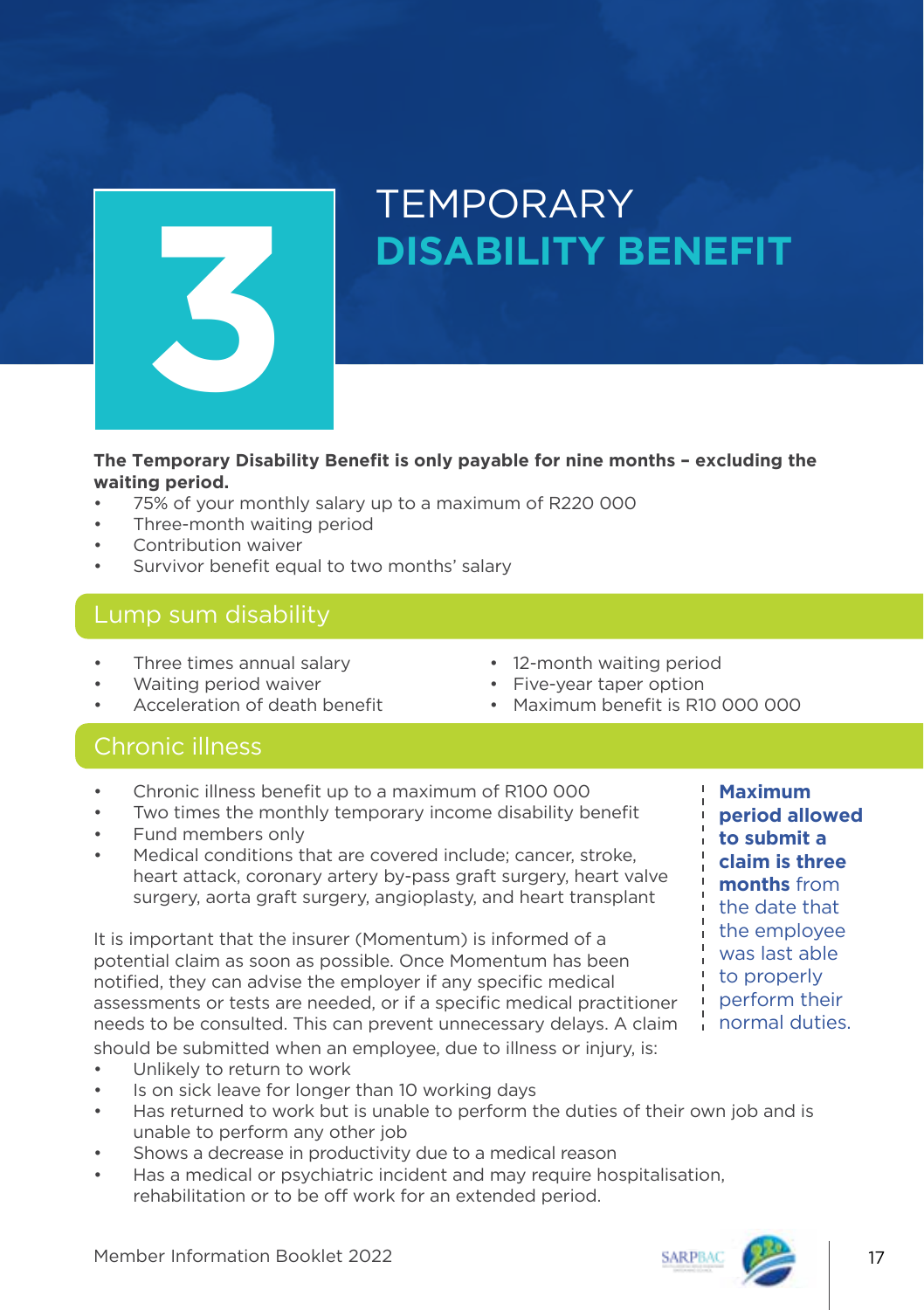

# **RESIGNATION**

On resignation from employment, the member will receive their full Fund Value. The member may elect to use the Fund Value in any of the following ways:



Tax-free transfer to the retirement fund of their new employer

Tax-free transfer to an approved pension, provident or preservation fund



Tax-free transfer to a retirement annuity fund

Paid out in cash, less the appropriate tax paid to SARS.



Effective 1 September 2017, the law (regulation 38) now allows benefits to be left paid-up in the Fund until the fund is instructed by the member to pay out benefits in cash, or to transfer the benefits, as provided for in the rules.

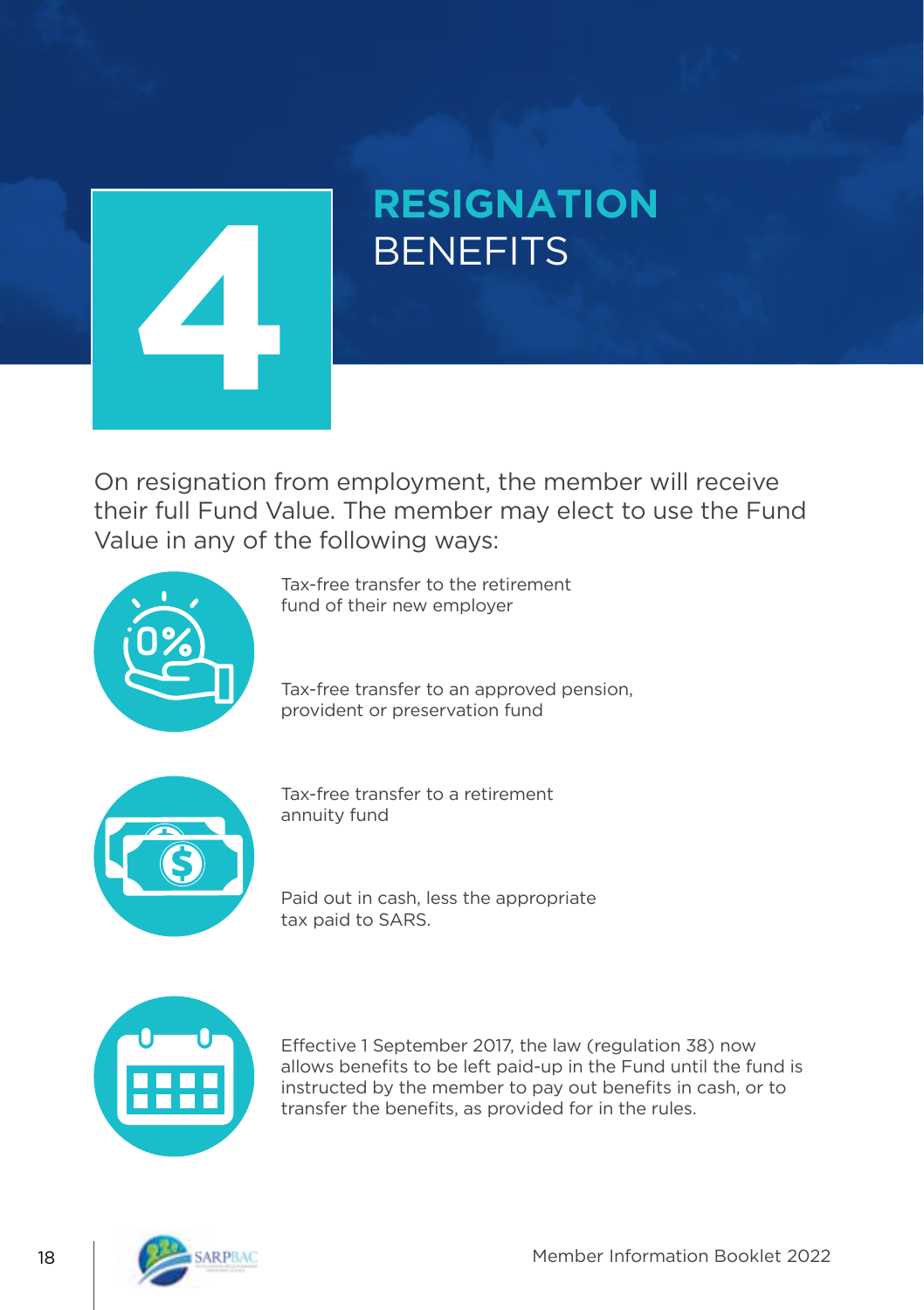

## **RETRENCHMENT, REDUNDANCY AND DISMISSAL BENEFITS**

On retrenchment, redundancy or dismissal from employment, the member will receive their full Fund Value. The member will have the same options regarding the payment of the benefit as set out for resignation benefits in the previous section.

If the member is over age 55 (the minimum early retirement age) and subject to the agreement of the employer, they may elect to take the benefit as a retirement benefit. In this event, the conditions on retirement set out in the previous section apply.

### What happens if the member gets divorced?

On the divorce of a member, legislation allows for the payment of a portion of the member's Fund Value (as stipulated in the divorce settlement agreement) to the member's spouse even though the member is not exiting the Fund.

The member's Fund Value will be reduced by any such amount paid to the member's spouse or transferred to another approved retirement fund on their behalf.

#### **For the Fund to be able to give effect to a divorce order, the divorce order must meet the following requirements:**

- The divorce order must specifically state that the spouse of the member of the Fund is entitled to a portion of the "pension interest", as defined in the Divorce Act.
- The divorce order must specify the percentage or the Rand amount of the pension interest to be paid to the non-member spouse.
- The name of the fund that must pay the benefit must be clearly stated or at least readily identifiable in the divorce decree.
- The Fund must be expressly ordered to endorse its records and to pay the share of the pension interest to the non-member spouse or transfer it to another fund on behalf of the non-member spouse.



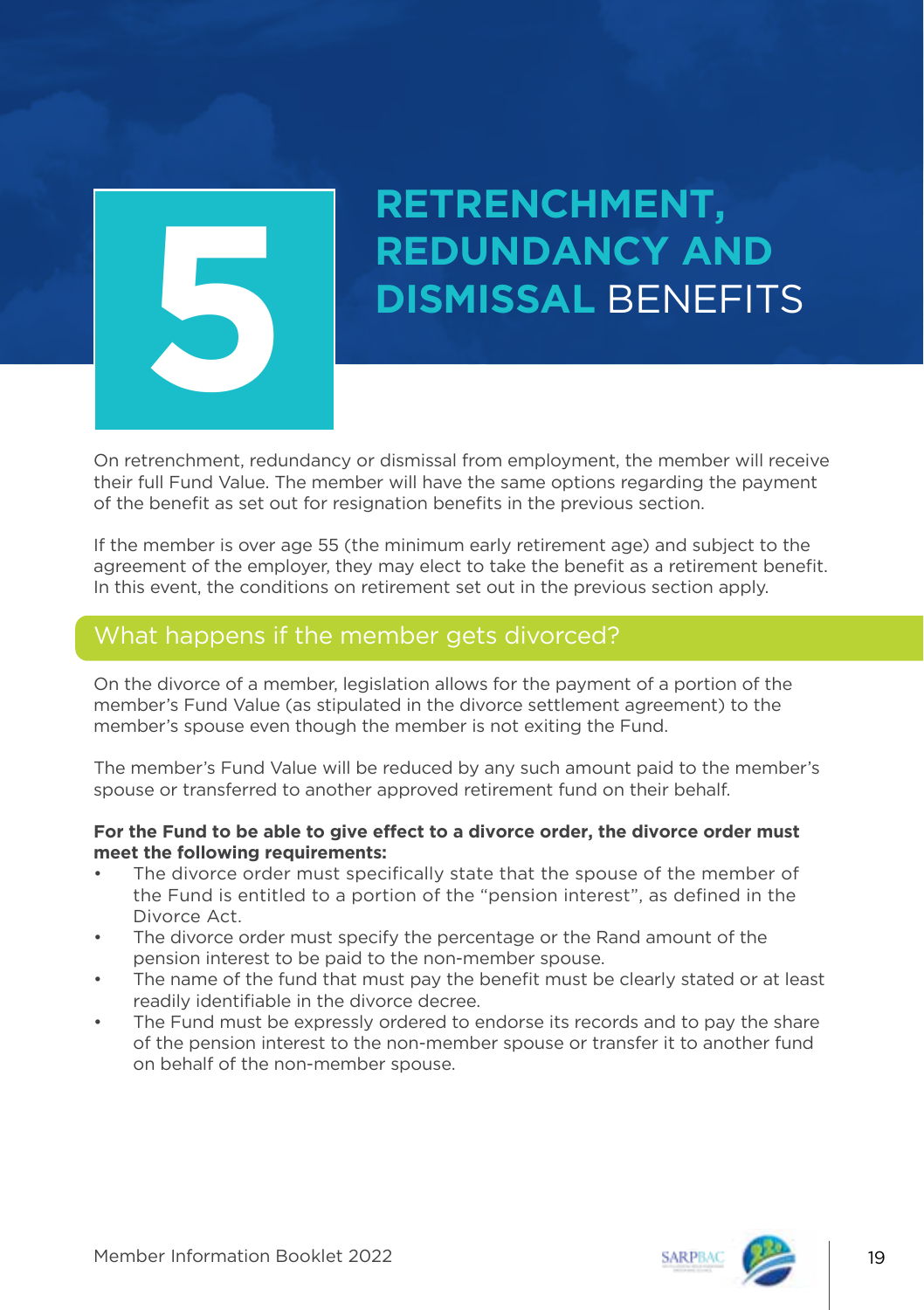

# **PENSION BACKED<br>HOME LOAN FACILITY**

**The Standard Bank Pension Backed Loans may be contacted:** 086 100 9429 | PBL.sales@standardbank.co.za

The Fund has a housing loan facility with Standard Bank. Members can borrow from Standard Bank towards the following on their primary residence:



### Benefit Amount

Your Fund Value is used to guarantee the loan in case you default on payments or if you leave your current employer and still owe Standard Bank.

The amount of loan is up to 70% of the Fund Value. Members should understand that the loan application is subject to the National Credit Act – a member may not get the loan if their credit record is bad. The minimum loan amount is R5 000. The interest rate payable on the facility is Prime Rate (as announced by the South African Reserve Bank from time to time) plus 0.25%.

### Conditions apply

The loan agreement in place is between the Fund and the Bank. However, for members to access the benefit, an employer must agree to deduct the loan repayments by way of monthly payroll deductions and pay them over to the bank. The employer undertakes to do this and signs an agreement with Standard Bank.

The Pension Funds Act makes it the responsibility of the Trustees to ensure that housing loans granted to members are used for housing purposes only. The company disciplinary process may be followed if the Trustees become aware of the housing loan facility being misused.

In case of a divorce while you have a housing loan taken against your Fund Value, the amount of the housing loan is deducted from your Fund Value before a split of the Fund Value in line with the divorce order.

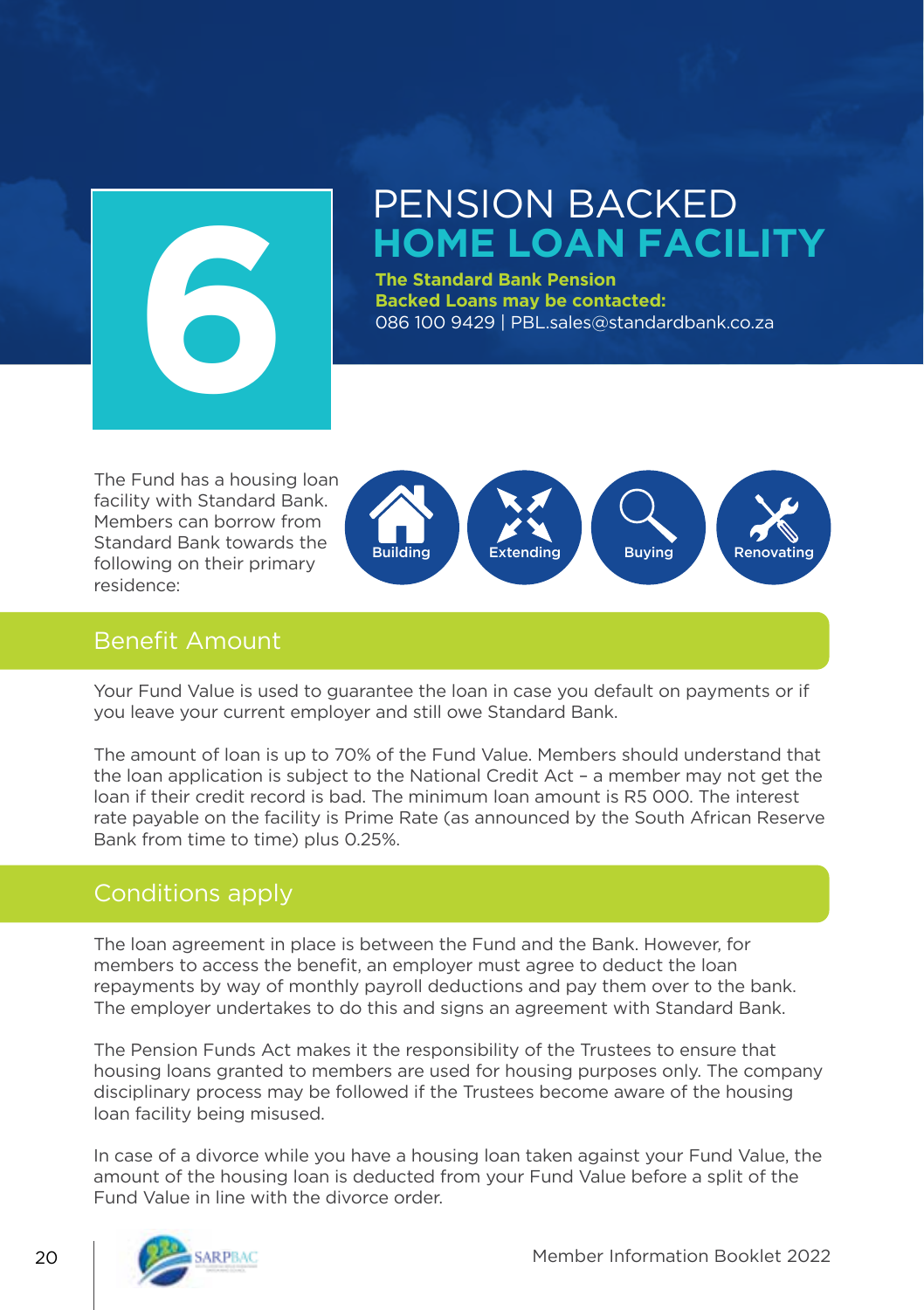

### PRE-RETIREMENT BENEFIT **COUNSELLING 7**

The Trustees have chosen Momentum's Golden With Profit Annuity as a default annuity strategy. Members will receive counselling from a Momentum Benefit Counsellor at retirement stage at no cost. This is to assist the member understand their available options at retirement. Should a member opt out of purchasing an annuity provided by the Fund, a financial advisor would need to be engaged. This would likely be accompanied by a fee charged for the advisory services, which shall be payable by the member.

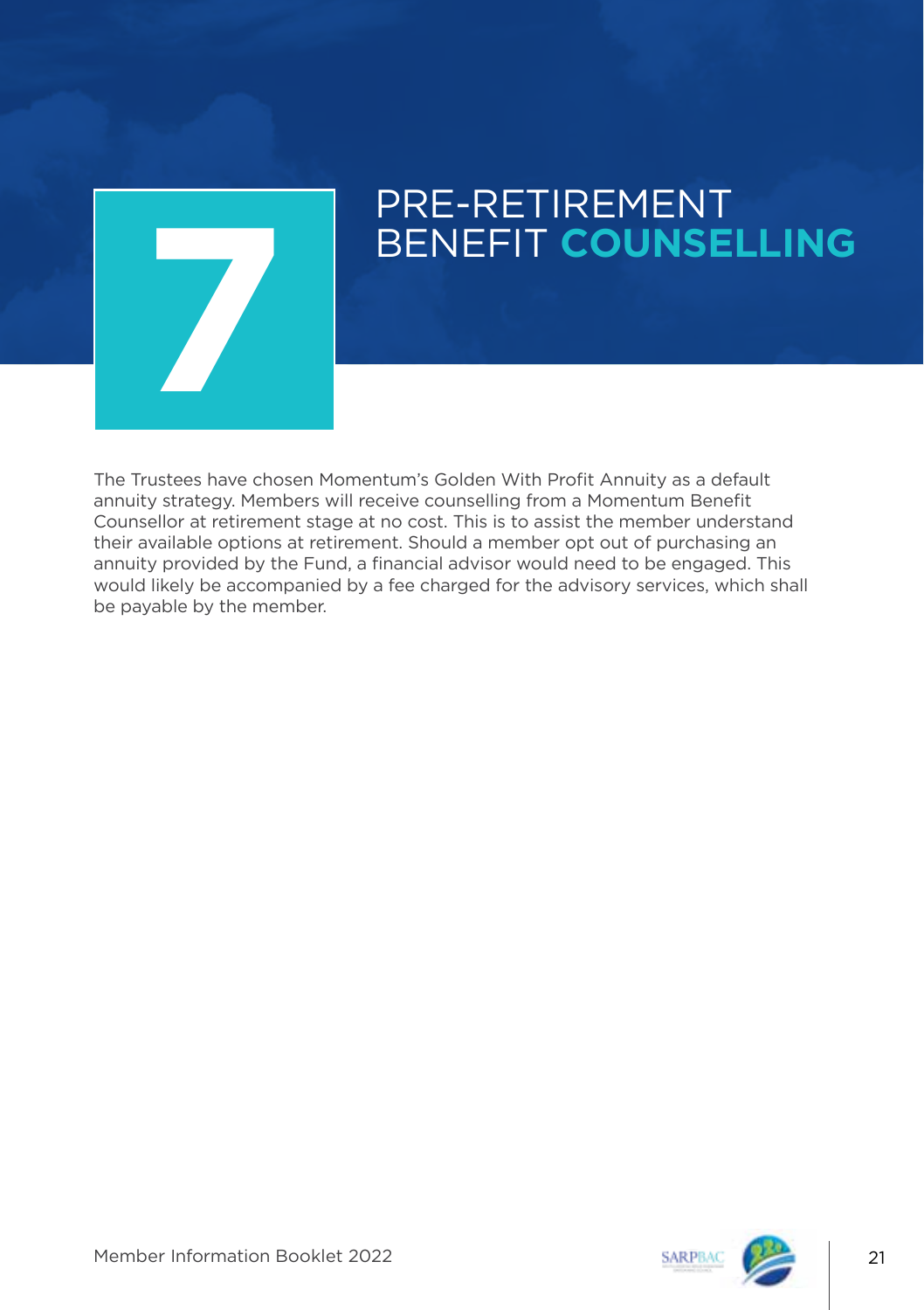## **LATE PAYMENT** INTEREST POLICY

**The administrator will disinvest a member's Fund Value from the investment portfolio(s) in which it is invested:**

- on the date of the member's exit from the Fund, or
- as soon as possible thereafter if the administrator is not notified timeously of the member's exit.

Once disinvested, the benefit will be held in the Fund's bank account earning call interest for the benefit of the member until it is actually paid out.

22 Member Information Booklet 2022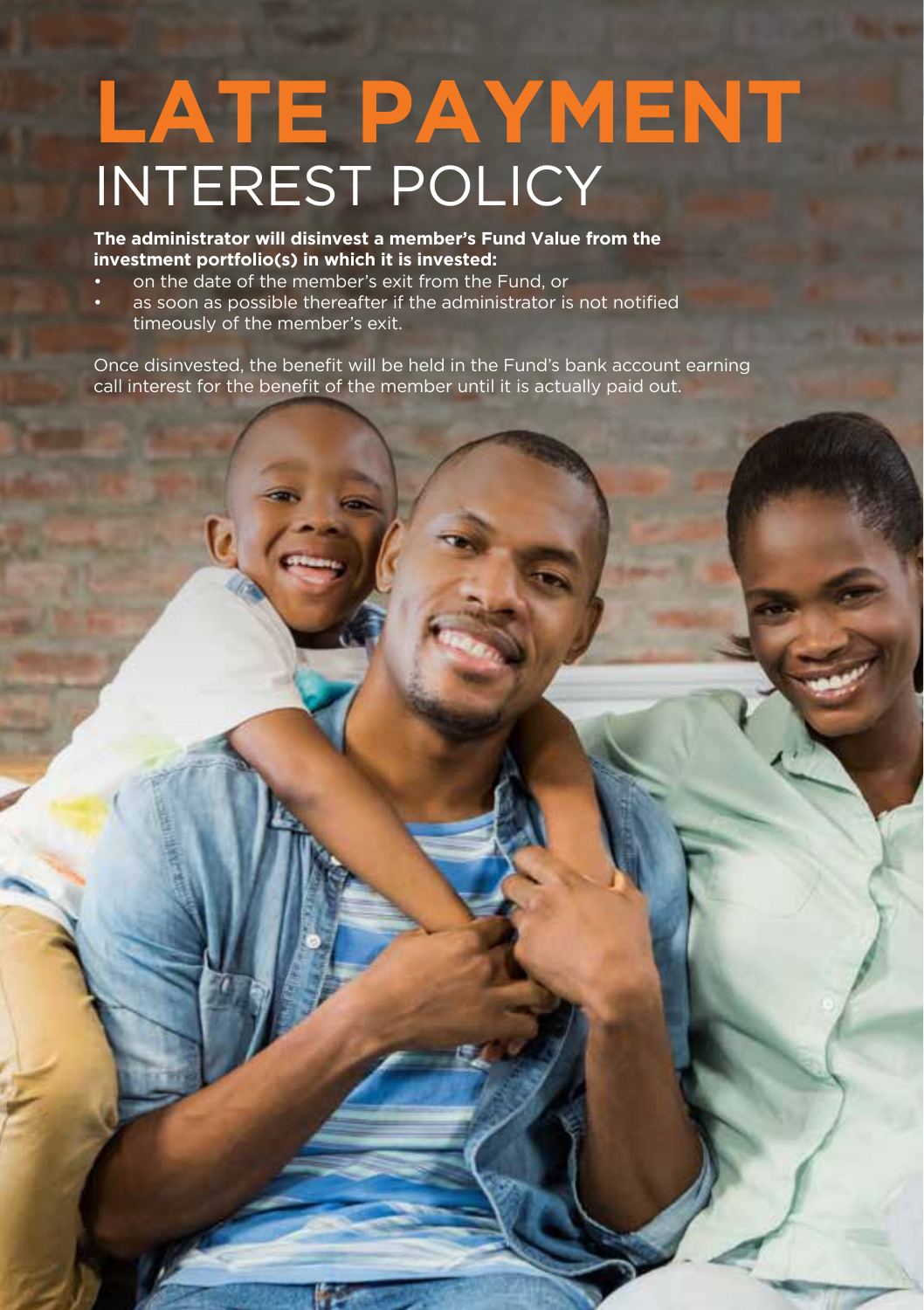

### SECTION 37D<br>DEDUCTIONS (for amounts due to the employer)

In terms of Section 37D of the Pension Funds Act, if a member has admitted in writing to committing fraud or causing loss to the employer, or if the employer has initiated legal proceedings against the member and found guilty in a court of law, then, at the request of the employer, the Fund is allowed to withhold part or all of the member's benefit on exit from the Fund and, providing certain conditions are met, to pay that amount to the employer. The Trustees of the Fund will consider the individual merits of each such case before withholding or making any Section 37D deductions from a member's exit benefits.

### Taxation of benefits

All benefits paid by the Fund are subject to the payment of the appropriate tax in terms of the Income Tax Act.

### Unclaimed benefits

An unclaimed benefit is defined as a benefit that is not paid within 24 months of it becoming due and payable. The rules provide for a transfer of any unclaimed benefits to an 'approved unclaimed benefits fund' that is established and approved in terms of the Pension Funds Act. In this event, the member will have no further claim against the SARPBAC Retirement Fund and will need to recover their benefit from the unclaimed benefits fund.

Currently, unclaimed benefits are referred for tracing. If tracing fails to locate the members and or beneficiaries, the benefits are kept in the fund and not transferred to an external approved unclaimed benefit fund.

### Cessation of benefits

Eligibility for the insured death and disability benefits ceases on the date that a member leaves employment. Death and disability cover may also cease during periods of unauthorised absence.

Eligibility for the insured disability benefits ceases three months prior to reaching normal retirement age (age 65).

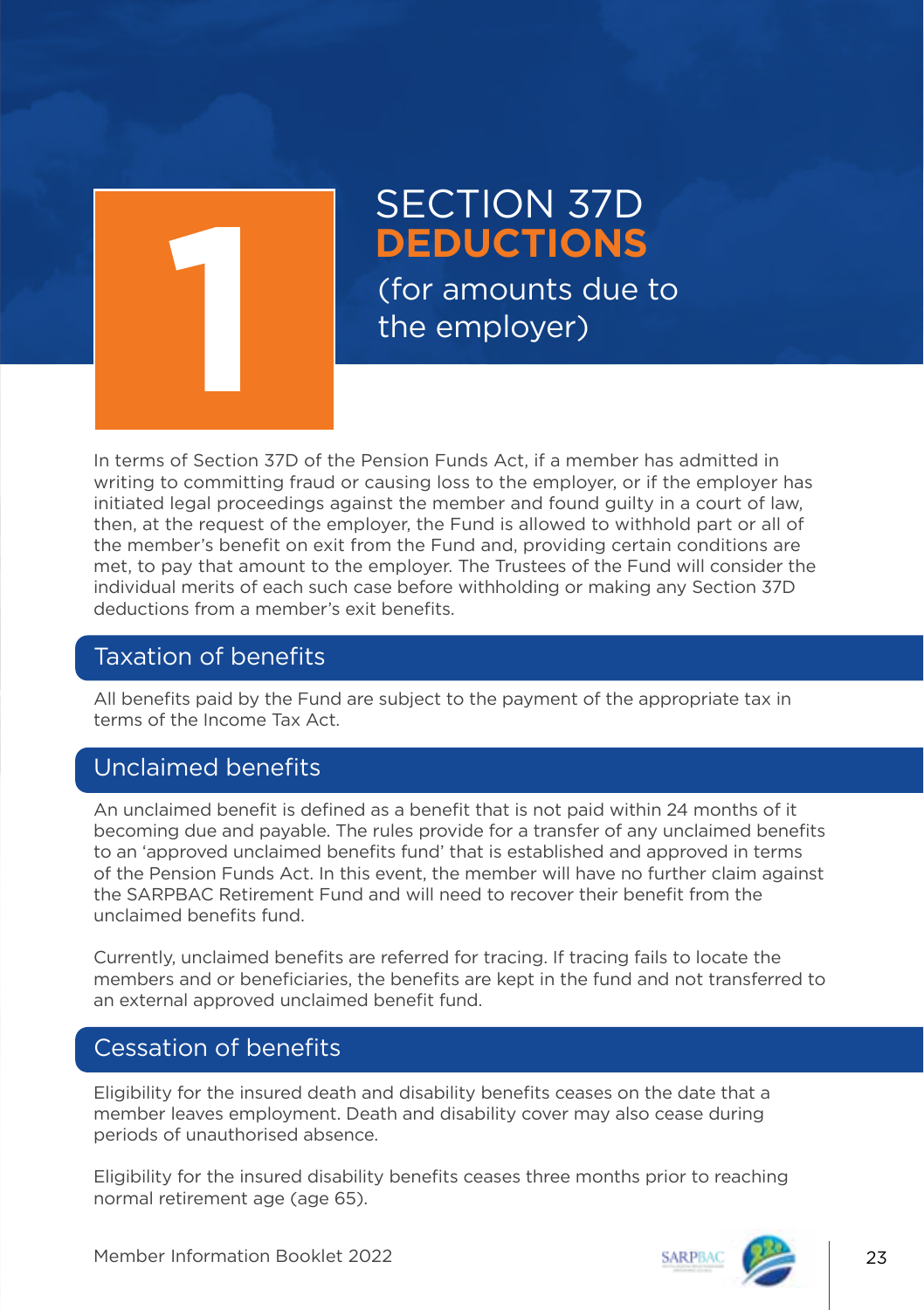

# BENEFITS AND **FINANCIAL 2 ADVICE**

Members are solely responsible for deciding how their benefits are applied when they leave the Fund. The Trustees and the administrator cannot provide any advice in this regard.

#### **The following important points should, however, be noted:**

- Members are strongly advised to take advice from a properly qualified and registered financial advisor before making any decision about the application of their benefits on exit from the Fund. This may include the purchase of a pension on retirement or transfer to a preservation fund on resignation. Advice can be taken from more than one financial advisor to ensure that it is consistent and in the best interests of the member.
- Financial advisors are frequently remunerated through commission paid from the member's exit benefit. There is a risk that the financial advisor will provide advice that maximises commission rather than being in the best interests of the member.
- Financial advisors are required by law to disclose the commission that they will receive. The amount of commission is not fixed, and it is possible to negotiate a lower commission with a financial advisor or to instead pay an agreed fee for the advice received.
- In general, members are strongly recommended to preserve their retirement benefits in some way if they leave the Fund before retirement.

### The Fund Rules are the rules

This information booklet is a summary of the contribution rates, benefits and other provisions of the Rules of the Sarpbac Retirement Fund. Should this booklet differ in any way from the Rules of the Fund, the Rules shall apply.

The Rules are available on the website. www.sarpbac.org.za

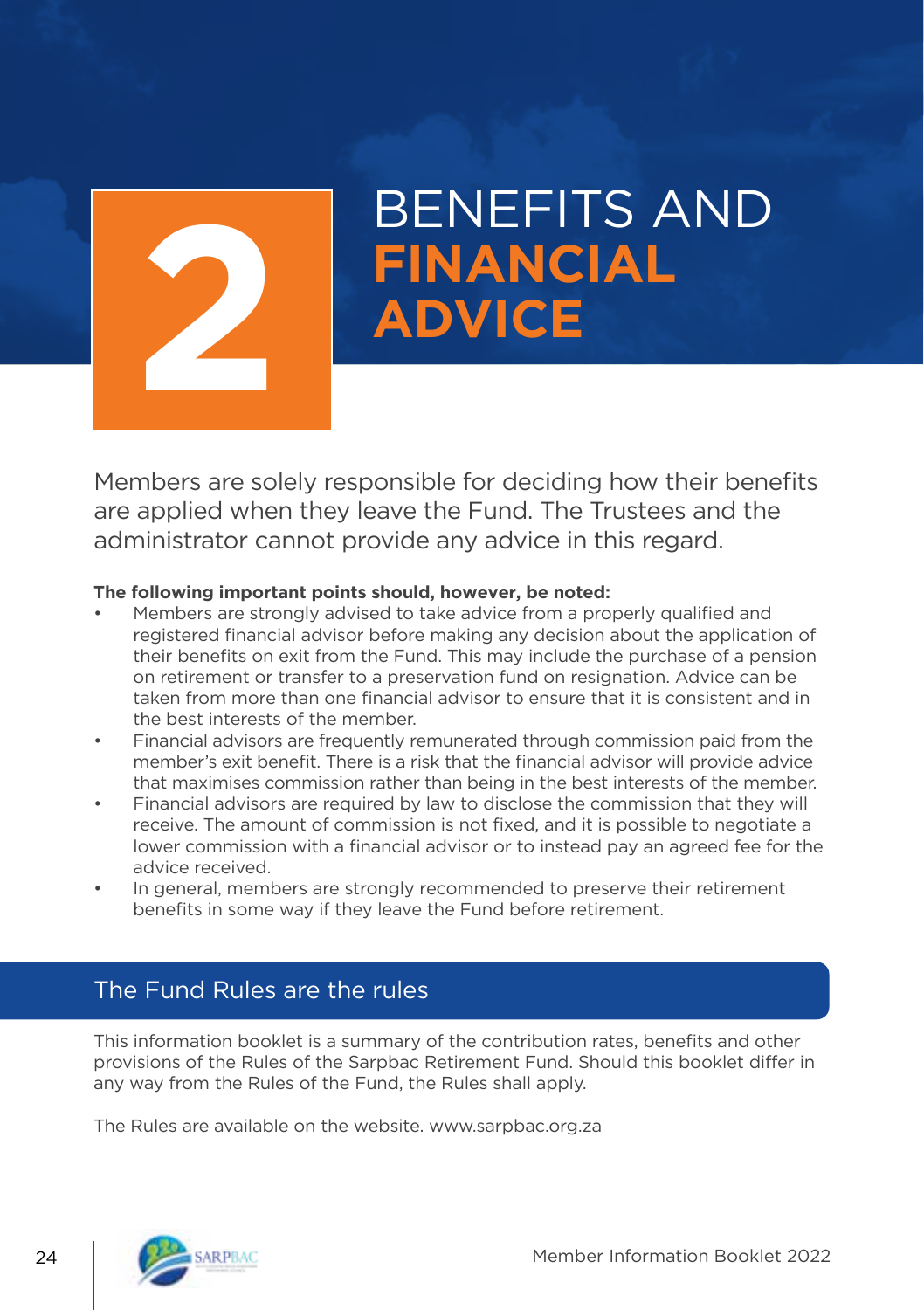

### Actuarial valuation and audit of the Fund

The financial year-end of the Fund is 31 December. Audited financial statements must be produced by the Fund for each financial year.

The Fund is exempt from performing an actuarial valuation as the fund is a defined contribution fund and not a defined benefit fund.

### Fund documents

#### **Members are entitled to view the following Fund documents at the registered office of the Fund:**

- Rules of the Fund and registered amendments to the Rules
- Latest audited financial statements of the Fund
- Latest actuarial valuation report of the Fund.



### The registered office of the Fund is:

Sarpbac Retirement Fund Ground Floor, Stone House Stone Fountain Terrace 95 Klipfontein Road Rondebosch, 7700



The Principal Officer of the Fund is Gary Wilson who may be contacted on:

Phone: 021 686 4281 Fax: 0866 102 401 / 021 685 8048 e-mail: gary@sarpbac.org.za Postal: PO Box 13238, Mowbray, 7705

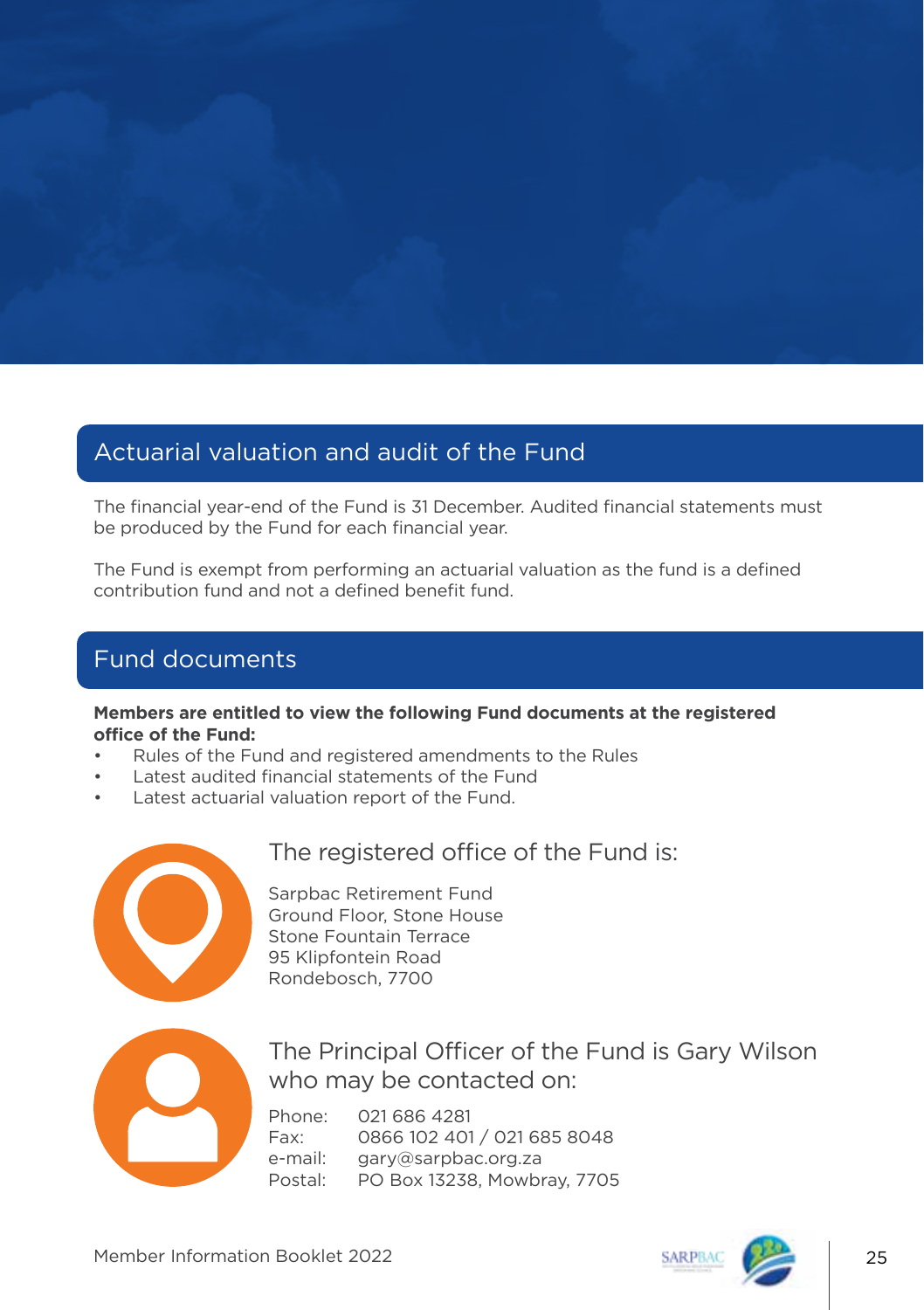

# DISPUTES

Any dispute or complaint by a member against either the Fund or the Trustees must be made in writing to the Principal Officer of the Fund. Any such dispute or complaint will be dealt with in terms of the Rules of the Fund.

Should the member not accept the response received from the Fund, they have the right to complain to the Pension Funds Adjudicator in terms of the procedure set out in the Pension Funds Act.

Please note that any queries about your benefits should not be addressed to the Principal Officer but should rather be referred to your Human Resources Department or to the administrator of the Fund.

Momentum is the appointed administrator of the Fund. They have a Client Liaison Officer at the Sarpbac Head office that assists with member claims and benefits queries. The contact details are as follows: Phone: 021 686 4281 e-mail: sarpbac@momentum.co.za

The SARPBAC help desk contact details are as follows: Phone: 021 686 4281 e-mail: helpdesk@sarpbac.org.za website: www.sarpbac.org.za

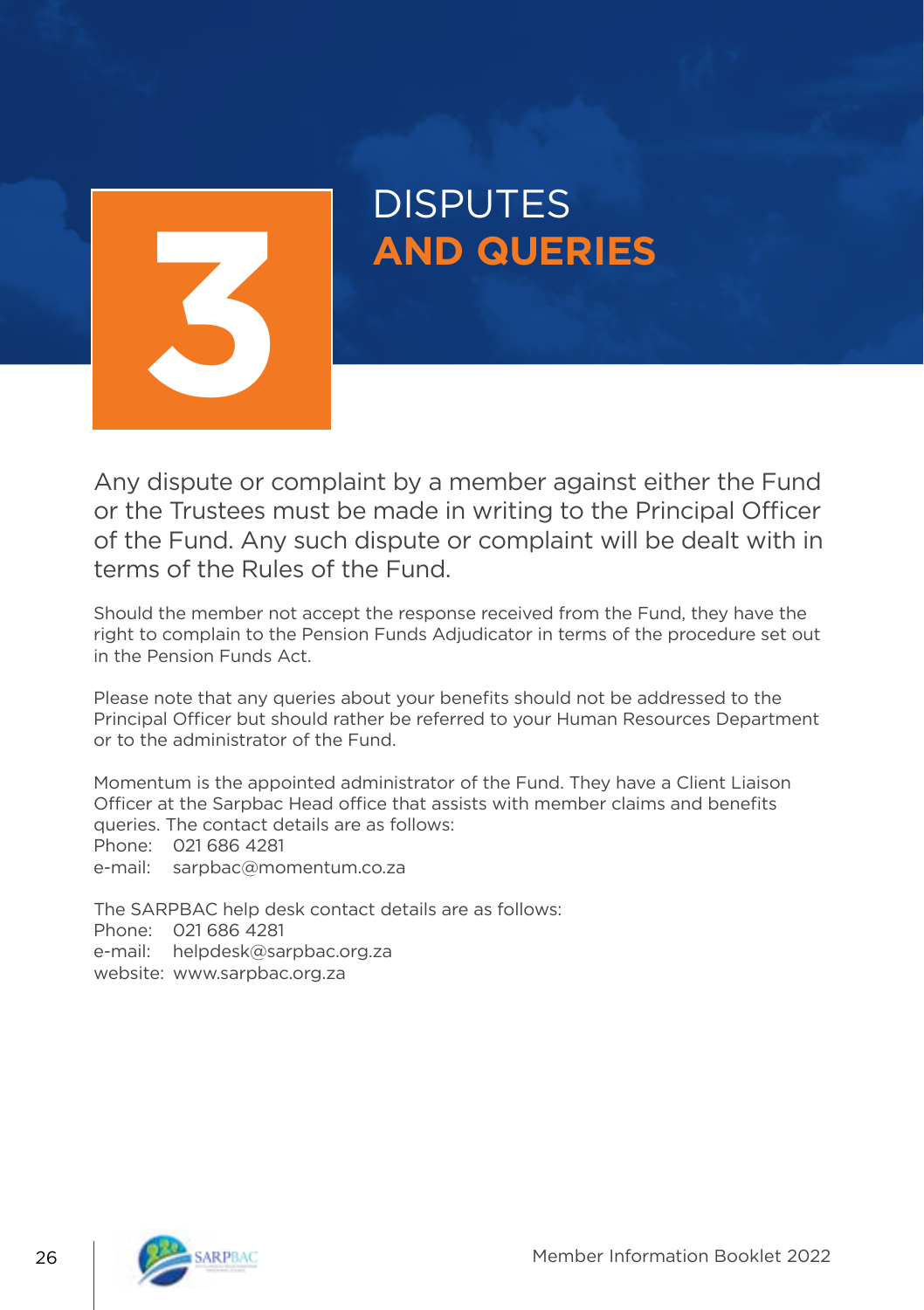## **OF TERMS** GLOSSARY

Member Information Booklet 2022 27:20 27:20 27:20 27:20 27:20 27:20 27:20 27:20 27:20 27:20 27:20 27:20 27:20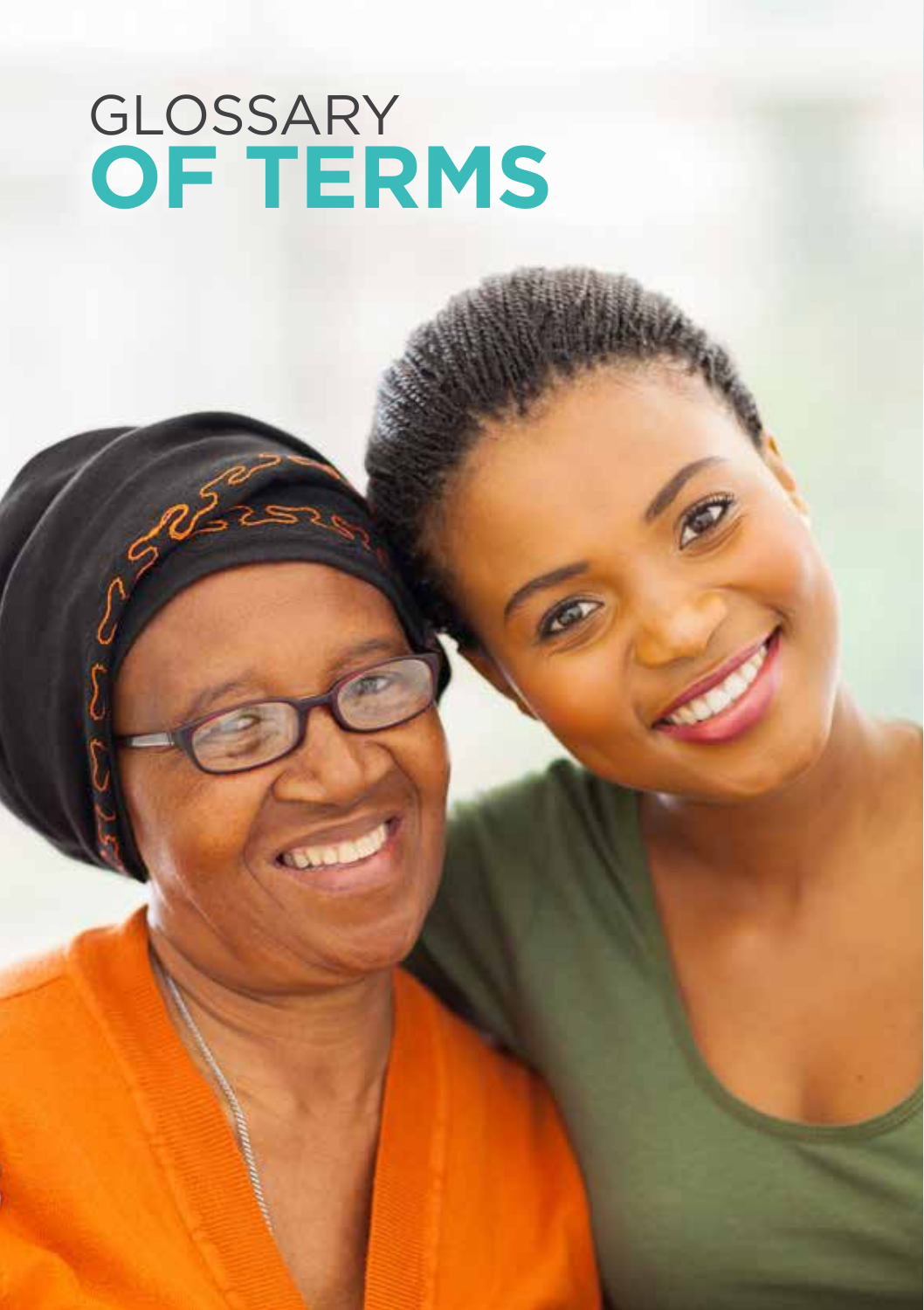### GLOSSARY OF TERMS

| <b>Annuity</b>                      | A regular payment from an insurance company made for an<br>agreed period (usually up to the death of the recipient) in<br>return for either a cash lump sum or a series of premiums which<br>the policyholder has paid to the insurance company during<br>their working lifetime                                                                                                                                                   |
|-------------------------------------|------------------------------------------------------------------------------------------------------------------------------------------------------------------------------------------------------------------------------------------------------------------------------------------------------------------------------------------------------------------------------------------------------------------------------------|
| <b>Defined</b><br>contribution fund | Defined contribution plans are employer-sponsored retirement<br>plans that depend on workers to make contributions and<br>manage investments.                                                                                                                                                                                                                                                                                      |
| <b>Fund value</b>                   | Your portion of the retirement benefit is known as the Fund<br>Value. It is made up of the following amounts:<br>Your monthly contributions (7.5% of your<br>pensionable salary)<br>Your employer's monthly contributions (10% of your<br>$\bullet$<br>pensionable salary), less costs for administration, risk<br>benefits, and other Fund expenses<br>Any other contributions<br>The investment returns earned on these amounts. |
| Independent<br>financial advisor    | An IFA is a person or organisation authorised to give advice on<br>financial matters and to sell the products of financial services<br>providers.                                                                                                                                                                                                                                                                                  |
| Investment                          | Buying and holding assets, such as shares, bonds, property, and<br>commodities, to earn income or to make capital gains.                                                                                                                                                                                                                                                                                                           |
| <b>Investment income</b>            | Income such as share dividends and interest payments arising<br>from the ownership of assets.                                                                                                                                                                                                                                                                                                                                      |

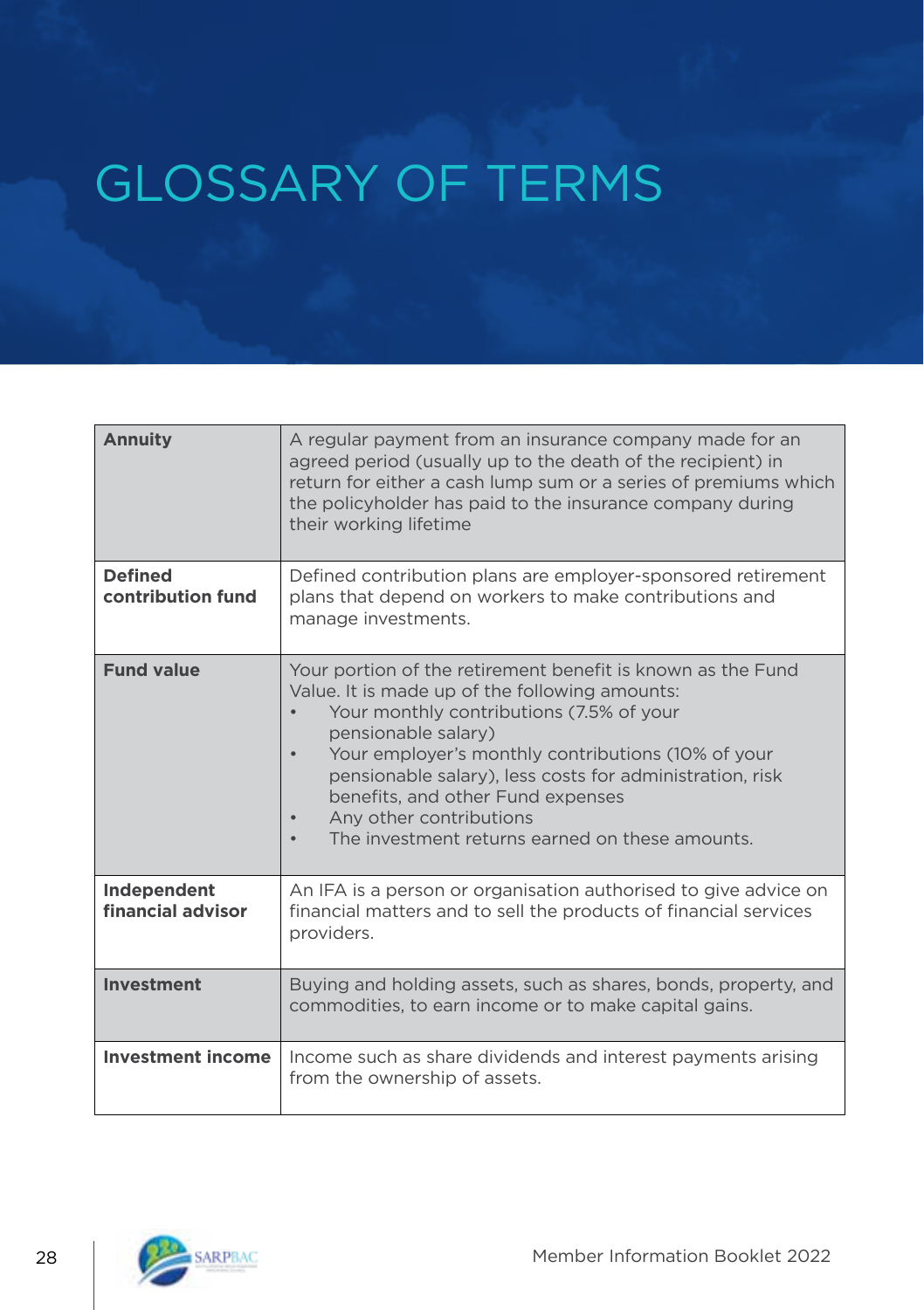| the property of the control of the control of the control of the control of the control of the control of the<br>ファイル アイディング ディー・ディー アイディー<br>the second control of the control of the control of the control of the control of the control of the control of<br>the company's company's company's company's company's company's company's company's company's company's company's<br><u>the company of the company of the company of the company of the company of the company of the company of the company of the company of the company of the company of the company of the company of the company of the company</u><br>the company of the company of the company of | <b>The Commission Commission Commission</b>                                                                     |                                                                                                               |
|----------------------------------------------------------------------------------------------------------------------------------------------------------------------------------------------------------------------------------------------------------------------------------------------------------------------------------------------------------------------------------------------------------------------------------------------------------------------------------------------------------------------------------------------------------------------------------------------------------------------------------------------------------------------------|-----------------------------------------------------------------------------------------------------------------|---------------------------------------------------------------------------------------------------------------|
| the contract of the contract of the contract of the contract of the contract of the contract of the contract of<br><b>The community of the Community</b>                                                                                                                                                                                                                                                                                                                                                                                                                                                                                                                   |                                                                                                                 | the property of the control of the control of the<br>and the control of the control of the                    |
|                                                                                                                                                                                                                                                                                                                                                                                                                                                                                                                                                                                                                                                                            | and the state of the state of the state of the state of the state of the state of the state of the state of the | a shekarar 1990 - An tsa shekarar 1990 - An tsa shekarar 1991 - An tsa shekarar 1991 - An tsa shekarar 1991 - |

| Life insurance         | An insurance contract which promises the payment of an<br>agreed sum of money upon the death of the insured within a<br>specified period.                                                                                                                                                                         |
|------------------------|-------------------------------------------------------------------------------------------------------------------------------------------------------------------------------------------------------------------------------------------------------------------------------------------------------------------|
| <b>Pension</b>         | A regular payment received by an individual during their<br>retirement until their death. A pension is usually bought<br>through the payment of regular contributions during the<br>individual's working lifetime.                                                                                                |
| <b>Pension fund</b>    | A pool of pensions contributions invested for growth. A type<br>of institutional investor who administers and invests funds for<br>pension plans.                                                                                                                                                                 |
| Premium                | The payment a policyholder makes in return for insurance<br>cover. A single-premium contract involves a single lump sum<br>payment made at the start of the contract. Under a regular-<br>premium contract, the policyholder agrees at the start to make<br>regular payments throughout the term of the contract. |
| <b>Retirement age</b>  | Normal retirement age for Sarpbac members is 65 years old.                                                                                                                                                                                                                                                        |
| <b>Vested benefit</b>  | Following changes to South African retirement legislation,<br>savings in a provident before 1 March 2021 are known as vested<br>benefits.                                                                                                                                                                         |
| Non-vested<br>benefits | Following changes to South African retirement legislation,<br>all contributions after 1 March 2021 are known as non-vested<br>benefits.                                                                                                                                                                           |

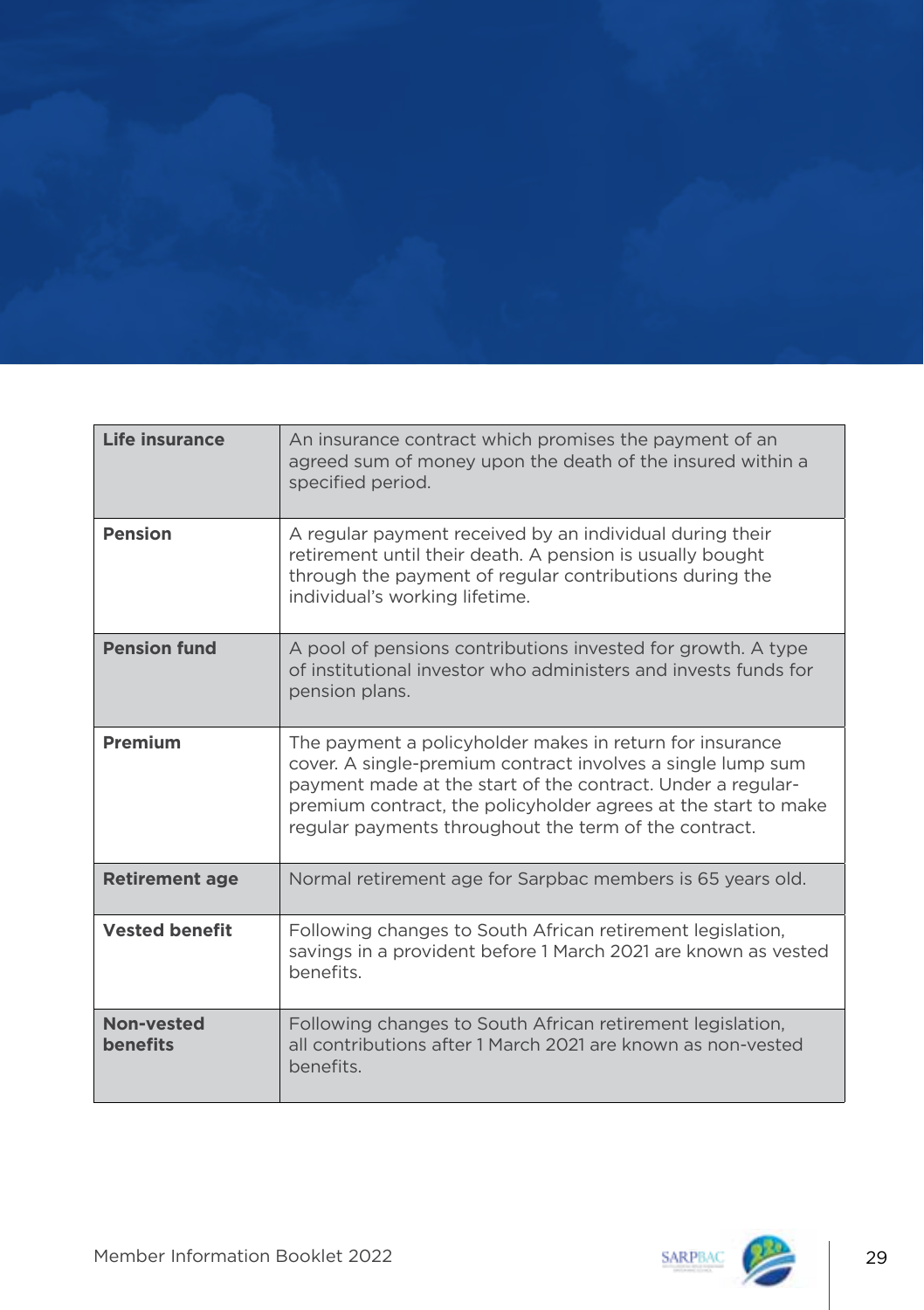### WHAT YOU **NEED TO KNOW ABOUT POPIA**

If you have any questions about your own personal information held by Sarpbac, you are welcome to contact the Help Desk by email **helpdesk@sarpbac.org.za** or phone **021 686 4281.**

From 1 July 2021 the Protection of Personal Information Act (PoPIA) came into effect. This has important responsibilities for all organisations that collect and keep information on customers, members, employees etc. and this includes the Sarpbac Retirement Fund.

#### **The Act outlines its broad objectives as follows:**

- Promote the protection of personal information processed by public and private bodies.
- Provide for codes of conduct.
- Introduce certain conditions that will establish minimum requirements for the processing of personal information.
- Provide for the rights of persons regarding unsolicited electronic communications and automated decision making, amongst others.

### PoPIA has eight principles, they are:

**Accountability** – Sarpbac is



accountable for overseeing their PoPIA compliance and care for the personal information in their care.



**Purpose specification** – the Fund must specify valid reasons for why they need to collect certain information.



**Information quality** – the Fund must ensure the personal information they process is complete, accurate and up to date.



**Security safeguards** – the Fund must put security measures in place to ensure personal information is kept secure.





**Further processing limitation** – the Fund may not use personal information for any other reason than originally specified.



**Openness** – the Fund must be clear and transparent about all personal information processing.

**Processing limitation** – the Fund must only collect, use and keep the personal information they need.



**Data subject participation** – the Fund must be able to share personal information in its possession to anyone formally asking about their own personal information.

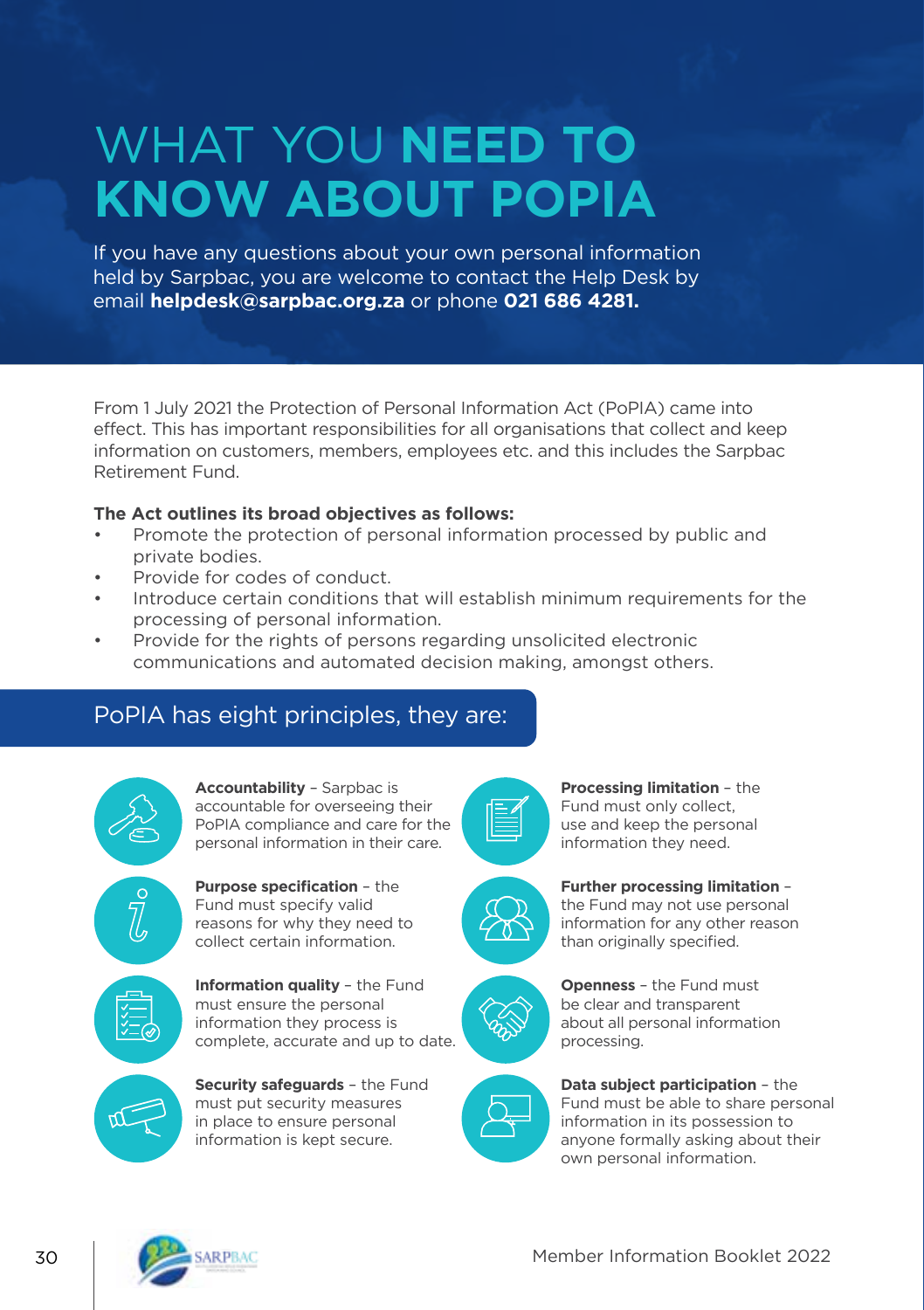Indemnity: *The South African Road Passenger Bargaining Council Retirement Fund (Sarpbac) does not accept liability for any loss or damage or expense that may be incurred as a direct result or consequence of reliance upon the*  information contained in this booklet. If there is any conflict between the *information in this booklet and the actual Rules of the Fund or insured benefit policies, the actual Rules of the Fund or insured benefit policies will prevail. Members are strongly urged to seek professional financial advice before making any changes to their retirement plans.*

April 2022